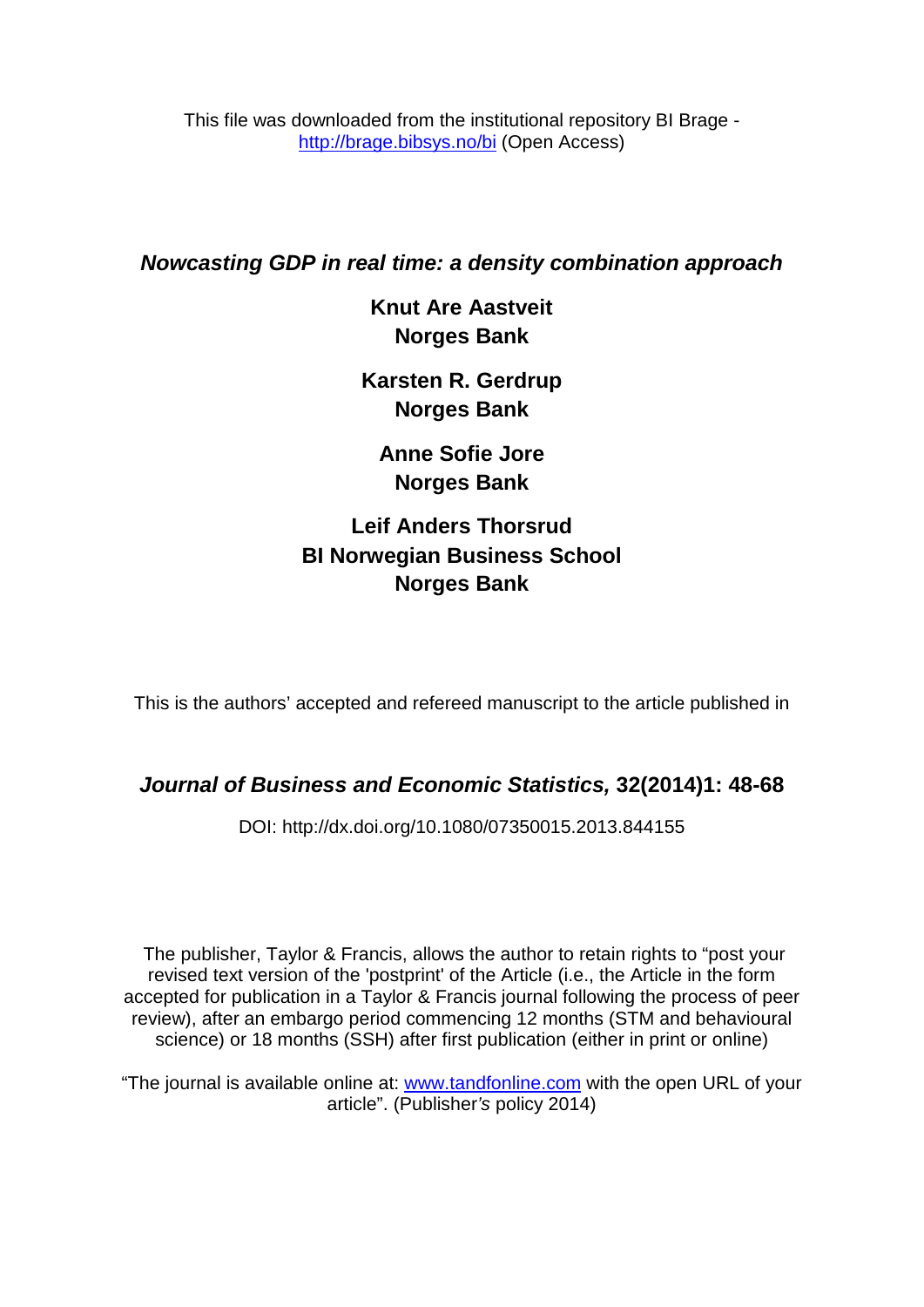# Nowcasting GDP in Real-Time: A Density Combination Approach <sup>∗</sup>

# Knut Are Aastveit† Karsten R. Gerdrup‡ Anne Sofie Jore§ Leif Anders Thorsrud¶

### August 15, 2013

#### Abstract

In this paper, we use U.S. real-time data to produce combined density nowcasts of quarterly GDP growth, using a system of three commonly used model classes. We update the density nowcast for every new data release throughout the quarter, and highlight the importance of new information for nowcasting. Our results show that the logarithmic score of the predictive densities for U.S. GDP growth increase almost monotonically, as new information arrives during the quarter. While the ranking of the model classes changes during the quarter, the combined density nowcasts always perform well relative to the model classes in terms of both logarithmic scores and calibration tests. The density combination approach is superior to a simple model selection strategy and also performs better in terms of point forecast evaluation than standard point forecast combinations.

JEL-codes: C32, C52, C53, E37, E52.

Keywords: Density combination; Forecast densities; Forecast evaluation; Monetary policy; Nowcasting; Real-time data

<sup>∗</sup>We thank John Geweke, Ed Herbst, Francesco Ravazzolo, Shaun Vahey, Simon van Norden and Ken Wallis as well as seminar and conference participants at the Allied Social Science Associations Annual Meeting in Chicago, the Federal Reserve Bank of Cleveland, the Erasmus University Rotterdam, the Workshop on Central Bank Forecasting at the Federal Reserve Bank of Kansas City, the 19th Symposium of the Society of Nonlinear Dynamics and Econometrics in Washington D.C., the 31st International Symposium on Forecasting in Prague, the 65th European Meeting of the Econometric Society in Oslo, the 7th Annual CIRANO Workshop on Data Revision in Macroeconomic Forecasting and Policy in Montreal and the 5th CSDA International Conference on Computational and Financial Econometrics in London for helpful comments. The views expressed in this paper are those of the authors and should not be attributed to Norges Bank.

<sup>&</sup>lt;sup>†</sup>Corresponding author: Norges Bank, Email: Knut-Are.Aastveit@norges-bank.no

<sup>‡</sup>Norges Bank, Email: Karsten.Gerdrup@norges-bank.no

<sup>§</sup>Norges Bank, Email: Anne-Sofie.Jore@norges-bank.no

<sup>¶</sup>BI Norwegian Business School and Norges Bank, Email: Leif.A.Thorsrud@bi.no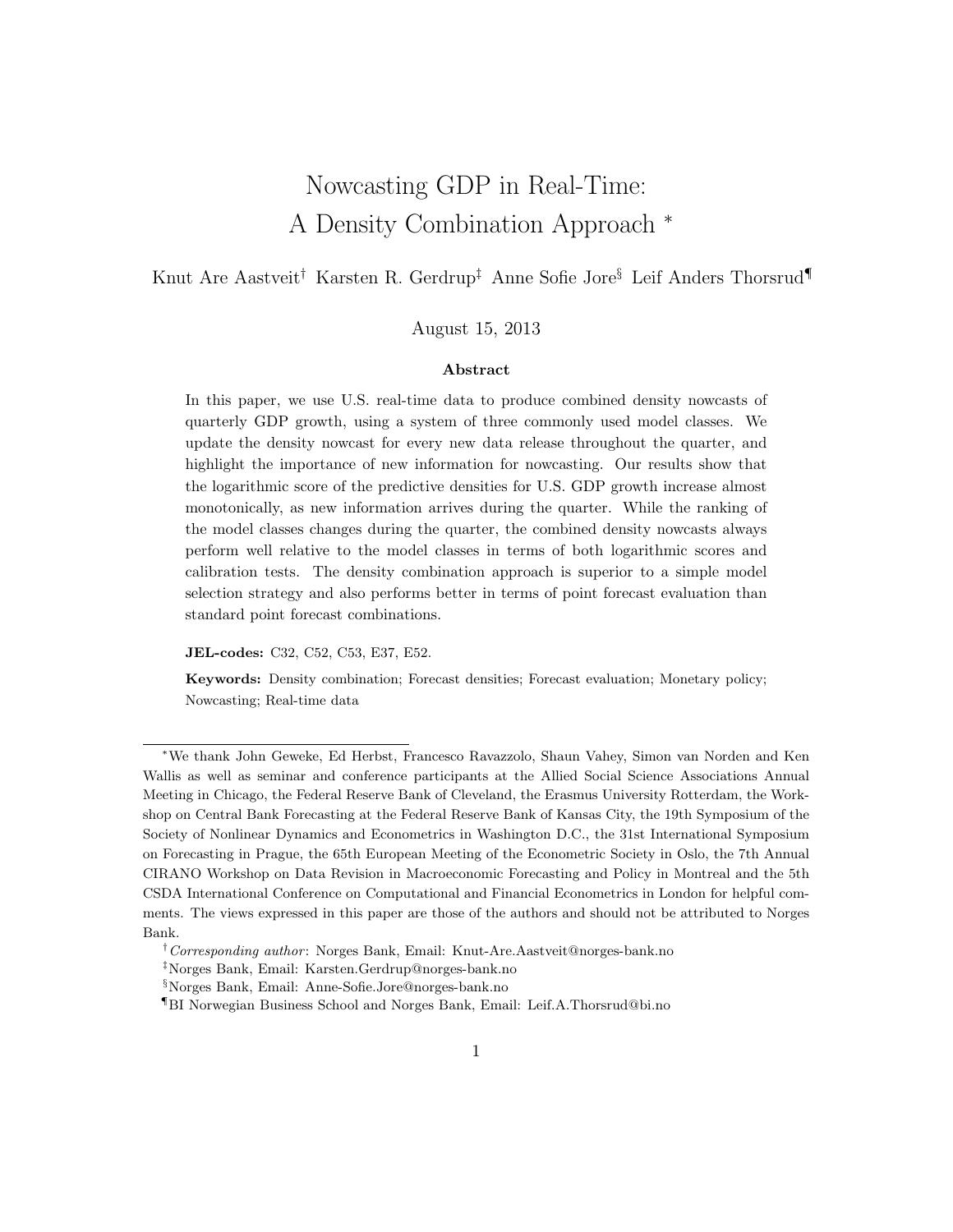# 1 Introduction

Economic decision making in real time is based on assessments of the recent past and current economic conditions, under a high degree of uncertainty. Many key statistics are released with a long delay, are subsequently revised and are available at different frequencies. As a consequence, there has been substantial interest in developing a framework for forecasting the present and recent past, i.e., nowcasting (see [Banbura et al.](#page-26-0) [\(2011\)](#page-26-0) for a survey of nowcasting).

Until recently, the academic literature on nowcasting has focused on developing single models that increase forecast accuracy in terms of point nowcast (see, among others, [Evans](#page-27-0) [\(2005\)](#page-27-0), [Giannone et al.](#page-28-0) [\(2008\)](#page-28-0) and [Kuzin et al.](#page-29-0) [\(2011\)](#page-29-0)). This differs in two important ways from economic decision making in practice.

First, as the data generating process is unknown and likely to change over time, decision makers are often given several different models that may produce different forecasts. This naturally leads to the question of what forecast or combination of forecasts should be used. The idea of combining forecasts of different models was first introduced by [Bates and](#page-26-1) [Granger](#page-26-1) [\(1969\)](#page-26-1). [Timmermann](#page-30-0) [\(2006\)](#page-30-0) provides an extensive survey of different combination methods.

Second, if the decision maker's loss function is not quadratic, then it no longer suffices to focus solely on first moments of possible outcomes (point forecasts). To ensure appropriate decision making, the decision maker should be given suitable characterizations of forecast uncertainty. Density forecasts provide an estimate of the probability distribution of forecasts. [Gneiting](#page-28-1) [\(2011\)](#page-28-1) discusses in detail the difference between point forecasting and density forecasting, while [Mitchell and Hall](#page-29-1) [\(2005\)](#page-29-1) and [Hall and Mitchell](#page-28-2) [\(2007\)](#page-28-2) provide a justification for density combination.

In this paper, we combine density nowcasts of U.S. GDP growth from three different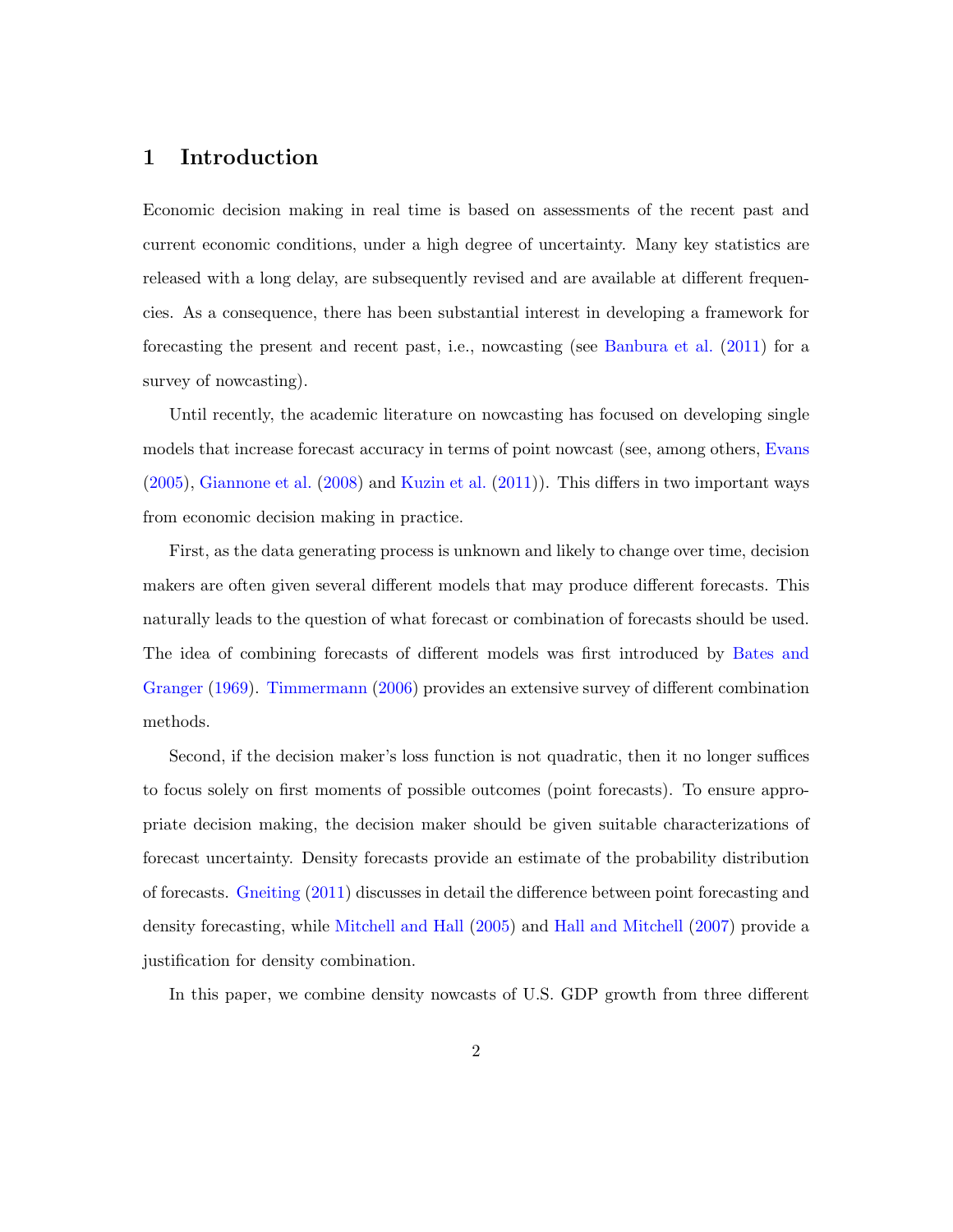model classes: bridge equation models, factor models and mixed-frequency vector autoregressive (VAR) models, all widely used for short-term macroeconomic forecasting. More precisely, we extend the use of bridge equation models, as in [Angelini et al.](#page-26-2) [\(2011\)](#page-26-2), factor models, as in [Giannone et al.](#page-28-0) [\(2008\)](#page-28-0) and mixed-frequency VAR models, as in [Kuzin et al.](#page-29-0) [\(2011\)](#page-29-0), to produce density nowcasts for a wide range of different model specifications within each model class. Our recursive nowcasting exercise is applied to U.S. real-time data. We update the density nowcasts for every new data release during a quarter and highlight the importance of new data releases for the evaluation period 1990Q2-2010Q3.

The density nowcasts are combined in a two-step procedure. In the first step, nowcasts from all individual models within a model class are combined, using their logarithmic scores (log score) to compute their weights (see, among others, [Jore et al.](#page-28-3) [\(2010\)](#page-28-3)). This yields a combined density nowcast for each of the three model classes. In a second step, these three predictive densities are combined into a single density nowcast, again using log score weights. The advantages of this approach are that it explicitly accounts for uncertainty of model specification and instabilities within each model class, and that it implicitly gives a priori equal weight to each model class. We evaluate our density nowcasts both in terms of scoring rules and the probability integral transforms, to check whether predictive densities are accurate and well-calibrated.

Our novel approach of combining density nowcasts from different model classes extends the findings of earlier nowcasting and forecast combination literature in several ways.

First, we show that the log scores of the final combined predictive densities, as well as the predictive densities of the three model classes, increase almost monotonically as new information arrives during the quarter. The final combined densities seem well-calibrated. Our exercise is close to that of [Giannone et al.](#page-28-0) [\(2008\)](#page-28-0), who apply a dynamic factor model, showing that the root mean square forecasting error decreases monotonically with each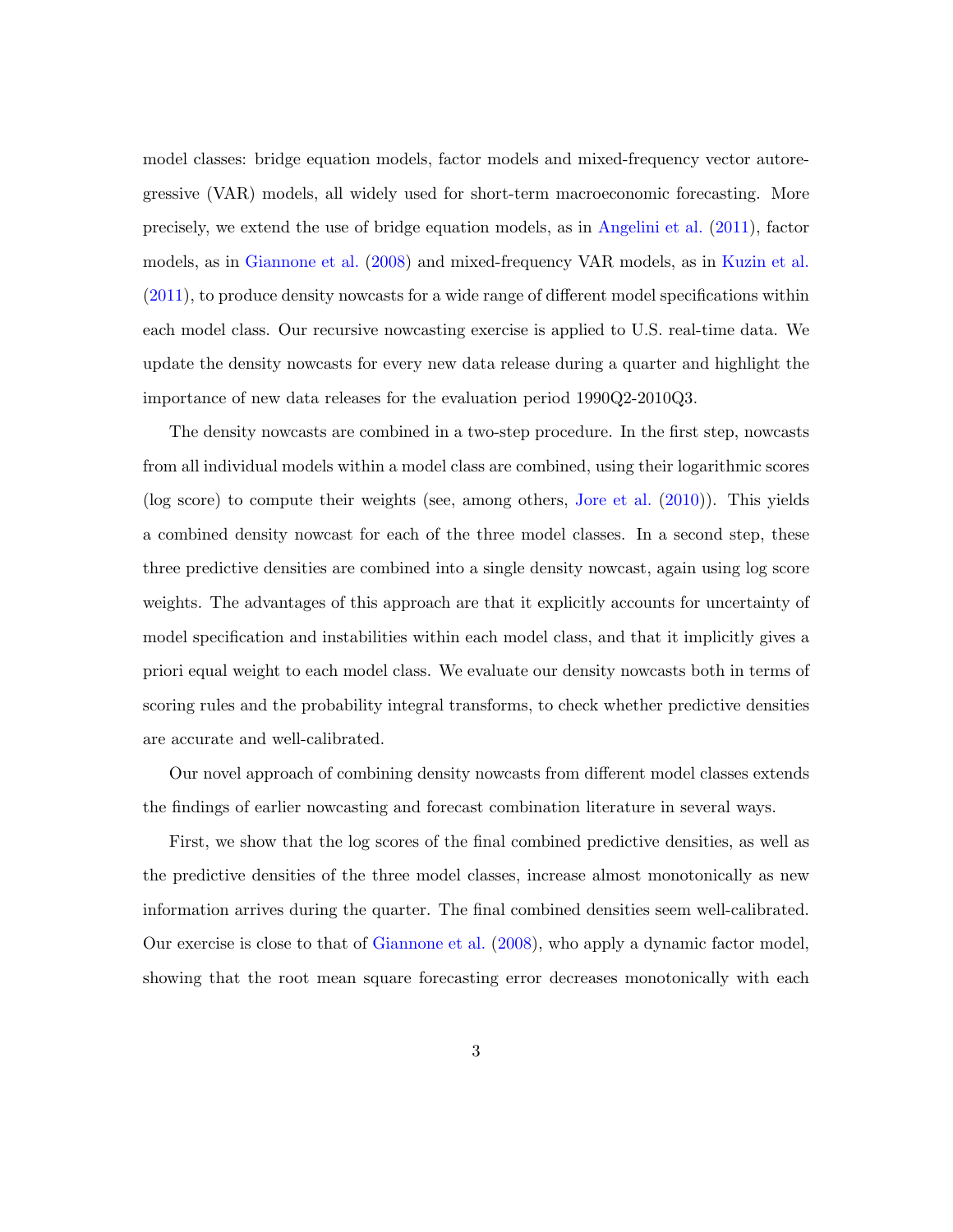data release. The importance of using non-synchronous data releases (the jagged edge problem) for point nowcasting have also been highlighted by among others [Evans](#page-27-0) [\(2005\)](#page-27-0) and Banbura and Rünstler [\(2011\)](#page-26-3).

Second, we show that while the ranking of the model classes changes during the quarter, as new data are released, the final combined density nowcast always performs well relative to the model classes. Furthermore, our combined density nowcasts outperform nowcasts based on a simple selection strategy. This result extends the findings reported in, e.g., Rünstler et al. [\(2009\)](#page-29-2), who study point forecasts and model selection strategies.

Third, the density combination framework also performs better than standard point forecast combination methods in terms of point forecast evaluation (see e.g. [Faust and](#page-28-4) [Wright](#page-28-4) [\(2009\)](#page-28-4), for a real-time application of combining point forecasts). We show that, as new information arrives throughout the quarter, the log score weights change more rapidly than standard point forecast weights (e.g., inverse MSE weights and equal weights).

The two papers most closely related to ours are [Kuzin et al.](#page-29-3) [\(2013\)](#page-29-3) and [Mitchell et al.](#page-29-4) [\(2013\)](#page-29-4). [Kuzin et al.](#page-29-3) [\(2013\)](#page-29-3) study pooling versus model selection for nowcasting, finding that pooling provides more stable and, in most cases, better point nowcasts than model selection. Our analysis confirms these results, when evaluating density nowcasts for GDP growth utilizing 120 variables, grouped into 15 data block releases, during each month of a quarter. [Mitchell et al.](#page-29-4) [\(2013\)](#page-29-4) combine a small set of leading indicator models to construct density nowcasts for Euro-area GDP growth. They focus particularly on the ability to probabilistically anticipate the 2008-2009 Euro area recession. Our approach differs from theirs, as we combine a wide set of models and study in detail the importance of monthly data releases over a 20-year period.

Finally, our study also has similarities with, and supplement the findings of, e.g., [Bache](#page-26-4) [et al.](#page-26-4) [\(2011\)](#page-26-4) and [Geweke and Amisano](#page-28-5) [\(2011\)](#page-28-5), all of whom combine density forecasts from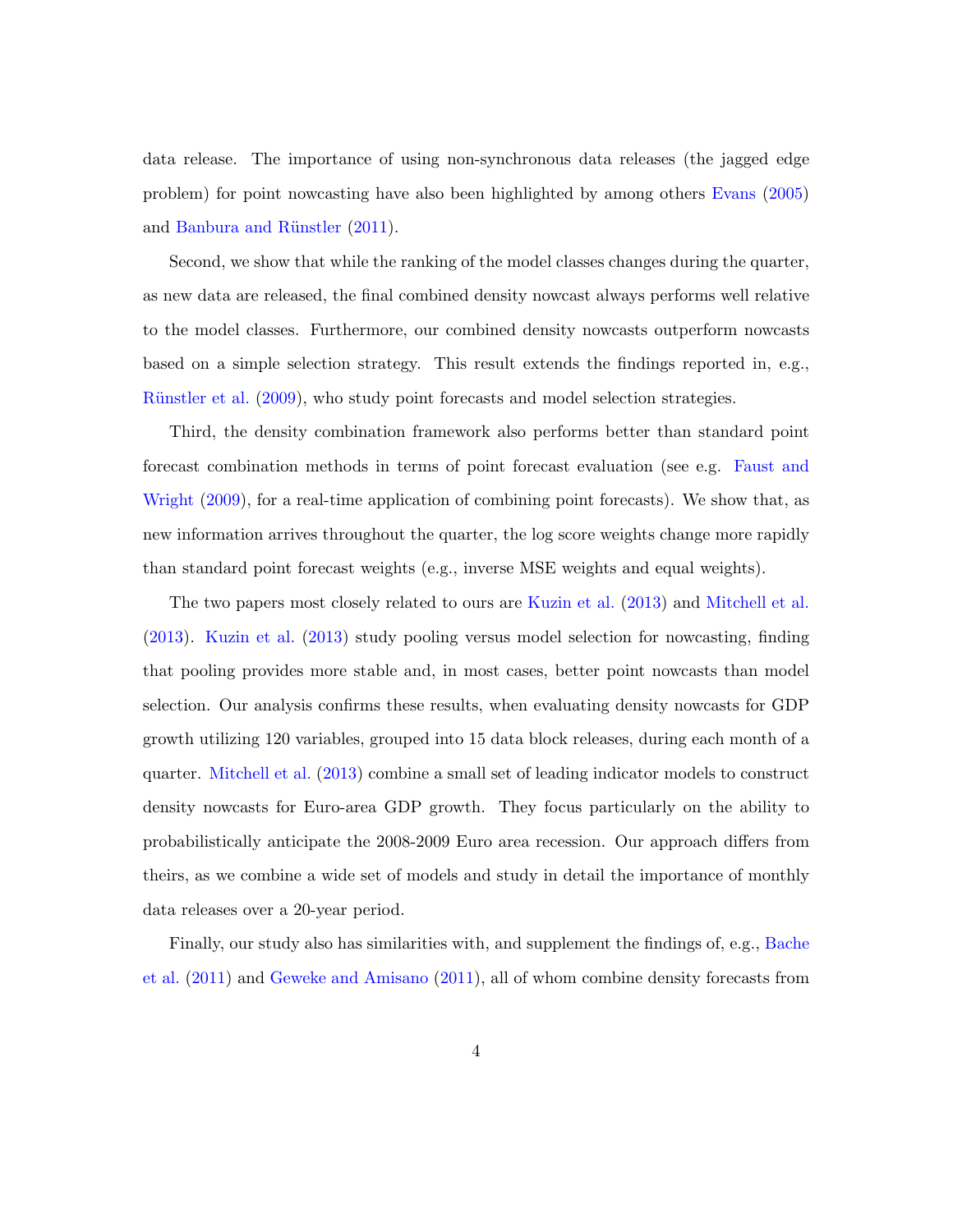different types of models, but do not study nowcasting.

Our results are robust to various robustness checks. Computing model weights and evaluating final densities using different real-time data vintages do not alter the qualitative results. While the nowcasting performance of different model classes may vary according to benchmark vintage, the combined density nowcast always performs well. Changing the weighting scheme by using a one-step procedure, and/or equal weights, has no effect on our conclusions: performance improves almost monotonically throughout the quarter as new information becomes available, and the combination approach is still superior to the selection strategy.

The remainder of the paper is organized as follows. In the next section, we describe the real-time data set. In the third section, we describe the modeling framework and discuss the rationale for combining densities of different model classes, while in the fourth section we describe the recursive forecasting exercise. In the fifth section, we present the results of our out-of-sample nowcasting experiment. Finally, we conclude in the sixth section.

# 2 Data

Our aim is to evaluate the current quarter density nowcast of the quarterly growth rate of GDP. Accordingly, in our forecasting experiment, we consider 120 monthly leading indicators,  $x_{i,t_m}$ , for  $i = 1, \ldots, 120$ , to nowcast quarterly growth in U.S. GDP,  $y_{t_q}$ .

The monthly data are mainly collected from the ALFRED (ArchivaL Federal Reserve Economic Data) database maintained by the Federal Reserve Bank of St. Louis. This database consists of collections of real-time vintages of data for each variable. Vintages vary across time as either new data are released or existing data are revised by the relevant statistical agency. Using data from this database ensures that we are using only data that were available on the date of the forecast origin. In addition, several real-time data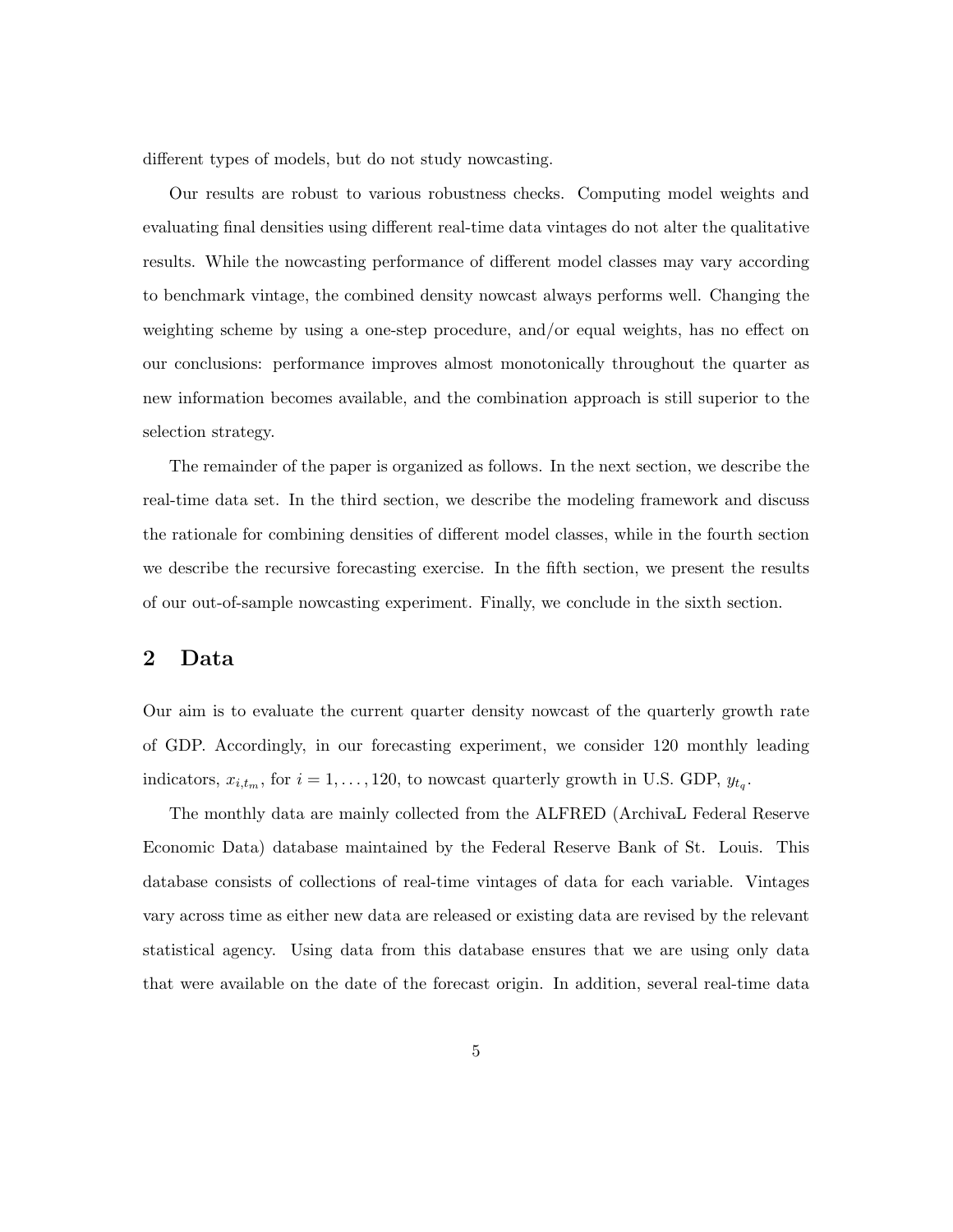series are collected from the Federal Reserve Bank of Philadelphia's Real-Time Data Set for Macroeconomists. Only quarterly vintages are available for these series, where each vintage reflects the information available around the middle of the respective quarter. [Croushore](#page-27-1) [and Stark](#page-27-1) [\(2001\)](#page-27-1) provide a description of the database.

Some of the series we use, for example financial market data, are not revised. Other variables, such as consumer prices and most survey data, only undergo revisions due to changes in seasonal factors. When real-time vintage data are not available for these variables, we use the last available data vintage as their real-time observations. These data series are collected from Reuters EcoWin. Series such as equity prices, dividend yields, currency rates, interest rates and commodity prices are constructed as monthly averages of daily observations. Finally, for some series, such as disaggregated measures of industrial production, real-time vintage data exist only for parts of the evaluation period. For such variables, we use the first available real-time vintage and truncate these series backwards recursively. A more detailed description of the data series and the availability of real-time vintages are given in the appendix, section [C.](#page-38-0)

The full forecast evaluation period runs from 1990Q2 to 2010Q3. We use monthly real-time data with quarterly vintages from 1990Q3 to 2010Q4, i.e., we abstract from data revisions in the monthly variables within a quarter. Hence, the quarterly vintages reflect information available just before the first release of the GDP estimate. The starting point of the estimation period is 1982M1. A key issue in this exercise is the choice of a benchmark for the "actual" measure of GDP. [Stark and Croushore](#page-30-1) [\(2002\)](#page-30-1) discuss three alternative benchmark data vintages: the most recent data vintage, the last vintage before a structural revision (called a benchmark vintage) and finally the estimate that is released a fixed period of time after the first release. We follow [Romer and Romer](#page-30-2) [\(2000\)](#page-30-2) in using the second available estimate of GDP as the actual measure. We have also computed results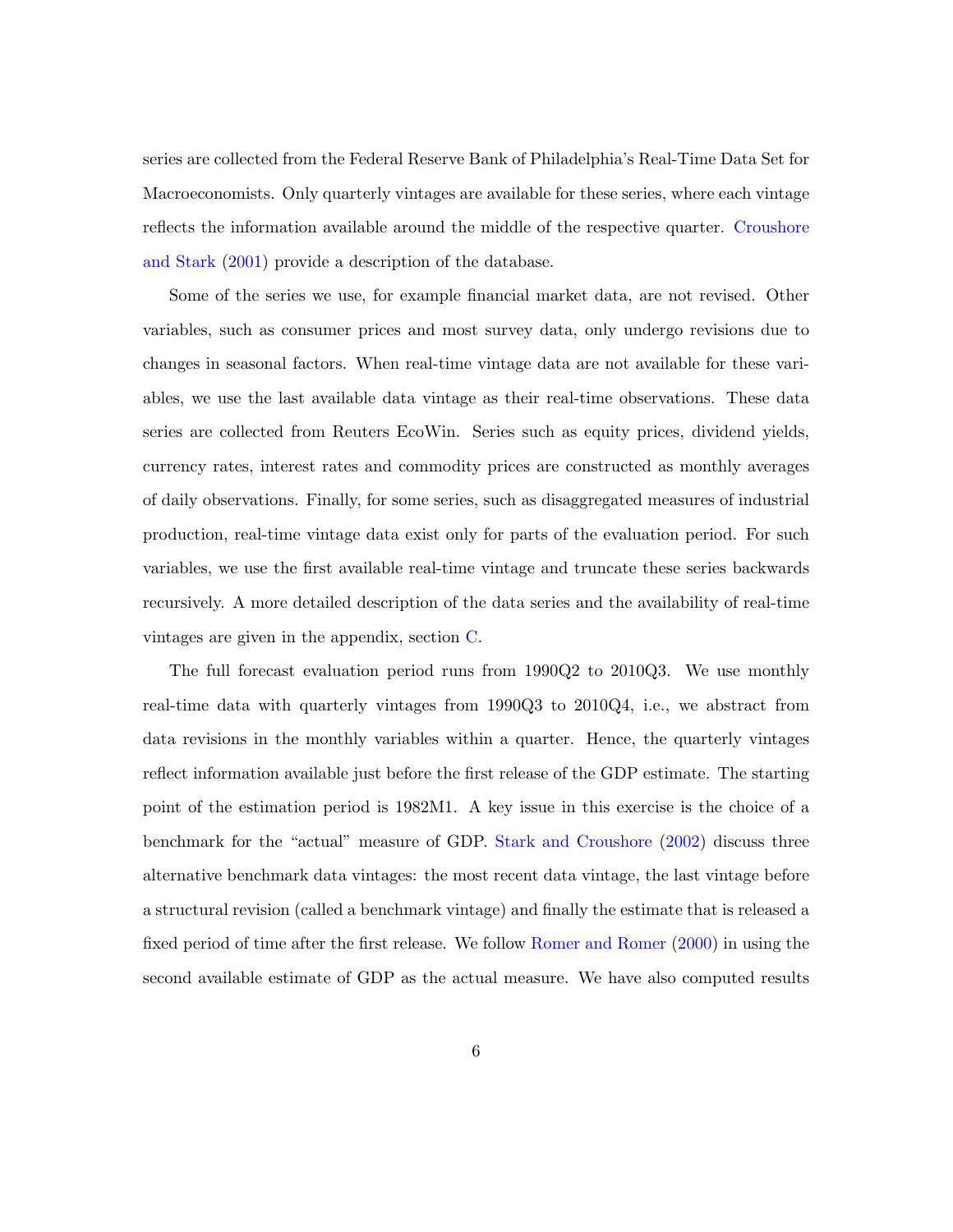using the fifth release and last available vintage of GDP, finding that qualitatively there are no major changes (see section [5.4\)](#page-20-0). The nowcasting exercise is described in more detail in section [4.](#page-12-0)

# 3 Forecast framework

Combining density forecasts is a rather new field of study in economics. The novel aspect of our study is that we combine predictive densities for nowcasting. As we nowcast quarterly U.S. GDP growth on the basis of the flow of information that becomes available during the quarter, the individual models in the forecast framework must accommodate both missing observations and time aggregations from monthly to quarterly frequencies. We use a system of three different model classes suitable to this task: bridge equation models (Bridge), mixed-frequency VARs (MF-VAR), and factor models (FM). Lately, increased interest has also been given to mixed data sampling (MIDAS) models (see, among others, Clements and Galvão [\(2008,](#page-27-2) [2009\)](#page-27-3), [Ghysels and Wright](#page-28-6) [\(2009\)](#page-28-6) and [Kuzin et al.](#page-29-0) [\(2011\)](#page-29-0). We abstract from this type of model in our combination framework, since the scope of models is already fairly exhaustive, and the MIDAS approach has not yet been extended to density forecasting.

For each model class, there is considerable uncertainty regarding specification, for example, choice of lag length, which variables to include, number of factors, etc. Recent work by [Clark and McCracken](#page-27-4) [\(2009,](#page-27-4) [2010\)](#page-27-5) shows that VARs may be prone to instabilities. The authors suggest combining forecasts from a wide range of VAR specifications to circumvent these problems. In our application, we include a wide range of specifications for each of the three model classes.

In total, we include 244 individual models, distributed unevenly among the three model classes. Importantly, each individual model must produce density forecasts. We do this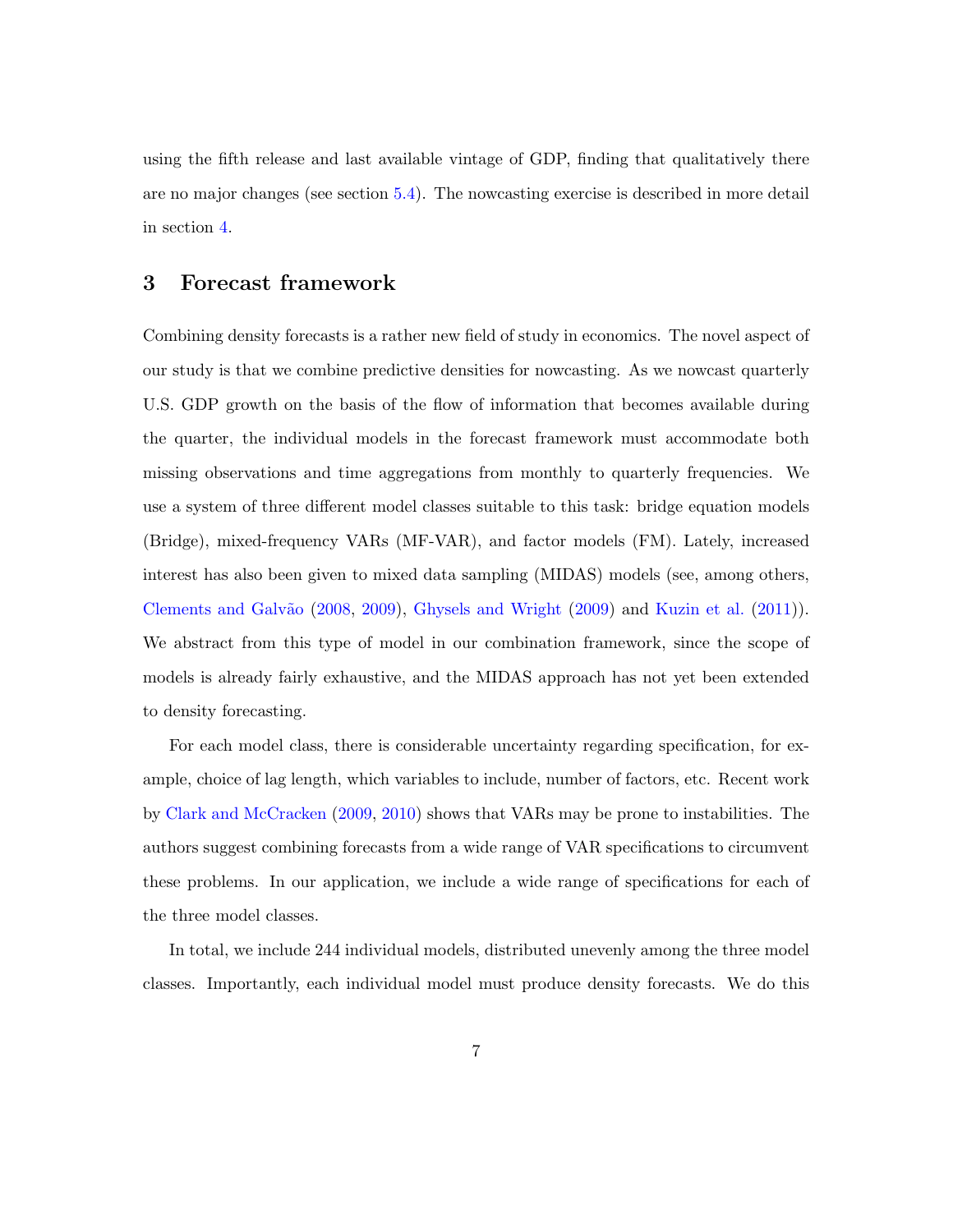<span id="page-8-0"></span>Table 1. A summary of all models and model classes

| Model class   | Description                                                                       | Models |
|---------------|-----------------------------------------------------------------------------------|--------|
| <b>Bridge</b> | Bivariate bridge equation models with GDP growth and different monthly indicators | 120    |
|               | Lag length: $1$                                                                   |        |
|               | Transformation of monthly indicators: First differences or log differences        |        |
|               | Estimation period. Recursive sample                                               |        |
|               | Combination method: Linear opinion pool and log score weights                     |        |
| FM            | Dynamic Factor Models                                                             | 4      |
|               | Number of factors: $1-4$                                                          |        |
|               | Transformation of monthly indicators: First differences or log differences        |        |
|               | Estimation period. Recursive sample                                               |        |
|               | Combination method: Linear opinion pool and log score weights                     |        |
| MF-VAR        | Bivariate mixed-frequency VARs with GDP growth and different monthly indicators   | 120    |
|               | Lag-length: $1$                                                                   |        |
|               | Transformation of monthly indicators: First differences or log differences        |        |
|               | Estimation Period: Recursive sample                                               |        |
|               | Combination method: Linear opinion pool and log score weights                     |        |
| Combination   | Combination method: Linear opinion pool and log score weights                     | 244    |

Note: Each model class is described in more detail in the appendix [A.](#page-31-0) The estimation period begins in 1982M1, for all models.

using bootstrapping techniques that account for both parameter and forecast uncertainty. Table [1](#page-8-0) provides a short overview of the different specifications within each model class, while appendix [A](#page-31-0) summarizes the estimation and simulation procedures. Details about the different model classes can be found in the appendix and in [Angelini et al.](#page-26-2) [\(2011\)](#page-26-2) (Bridge), [Giannone et al.](#page-28-0) [\(2008\)](#page-28-0) (FM), and [Kuzin et al.](#page-29-0) [\(2011\)](#page-29-0) (MF-VAR).

We combine the forecasts in two steps (see [Garratt et al.](#page-28-7) [\(2009\)](#page-28-7) and [Bache et al.](#page-26-4) [\(2011\)](#page-26-4) for a similar procedure). In the first step, nowcasts from all individual models within a model class are combined. This yields one combined predictive density for each model class. In the second step, we combine density nowcasts from the three model classes to obtain a single combined density nowcast. An advantage of this approach is that it explicitly accounts for uncertainty about model specification and instabilities within each model class. Hence, our predictive densities for each model class will be more robust to mis-specification and instabilities than if we were to follow the common approach in which only one model from each model class is used. Further, the two-step procedure ensures that, a priori, we put equal weight on each model class. Our approach is close to [Aiolfi and](#page-26-5)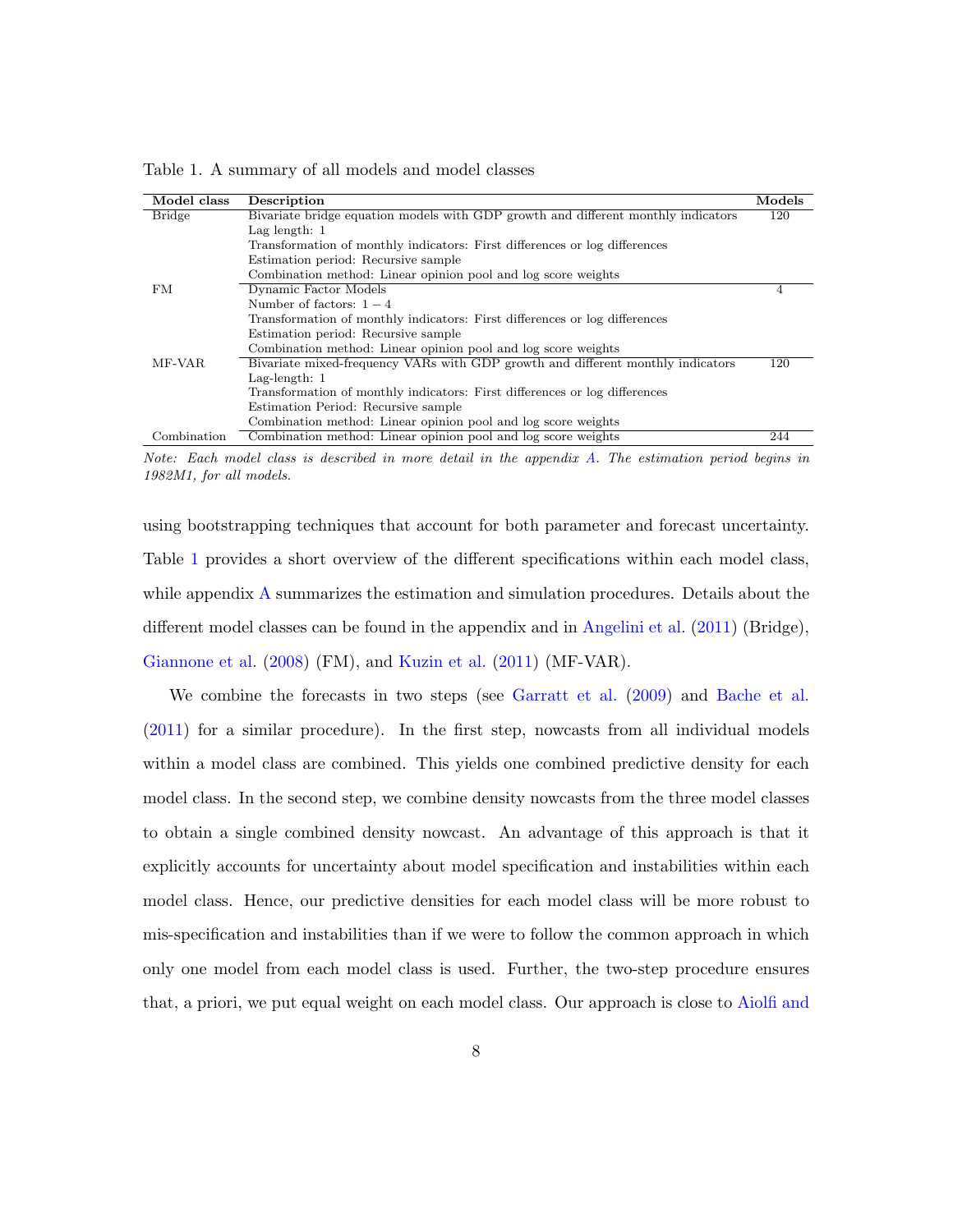[Timmermann](#page-26-5) [\(2006\)](#page-26-5) in the sense that we combine forecasts in more than one step. They find that forecasting performance can be improved by first sorting models into clusters based on their past performance, then pooling forecasts within each cluster, and finally estimating weights for the clusters.

#### <span id="page-9-1"></span>3.1 Combining predictive densities

To combine density forecasts, we employ the linear opinion pool:

<span id="page-9-0"></span>
$$
p(y_{\tau,h}) = \sum_{i=1}^{N} w_{i,\tau,h} \ g(y_{\tau,h}|I_{i,\tau}), \quad \tau = \underline{\tau}, ..., \overline{\tau}
$$
 (1)

where N denotes the number of models to combine,  $I_{i,\tau}$  is the information set used by model *i* at time  $\tau$  to produce the density forecast  $g(y_{\tau,h}|I_{i,\tau})$  for variable y at forecasting horizon h.  $\underline{\tau}$  and  $\overline{\tau}$  are the periods over which the individual densities are evaluated, and  $w_{i,\tau,h}$  are a set of time-varying non-negative weights that sum to unity.

Combining N density forecasts according to equation [1](#page-9-0) can potentially produce a combined density forecast with characteristics quite different from those of the individual densities. As [Hall and Mitchell](#page-28-2) [\(2007\)](#page-28-2) note, if all the individual densities are normal, but have different mean and variance, the combined density forecast using the linear opinion pool will be mixture normal. This distribution can accommodate both skewness and kurtosis and be multimodal (see [Kascha and Ravazzolo](#page-29-5)  $(2010)$ ). If the true unknown density is non-normal, this is an appealing feature. As the combined density is a linear combination of all the individual densities, the variance of the combined density forecast will generally, and more realistically, be higher than that of the individual models. The reason for this is that the variance of the combination is a weighted sum of a measure of model uncertainty and dispersion of (or disagreement about) the point forecast (see [Wallis](#page-30-3) [\(2005\)](#page-30-3)).

We follow [Jore et al.](#page-28-3) [\(2010\)](#page-28-3) in constructing weights,  $w_{i,\tau,h}$ , based on the logarithmic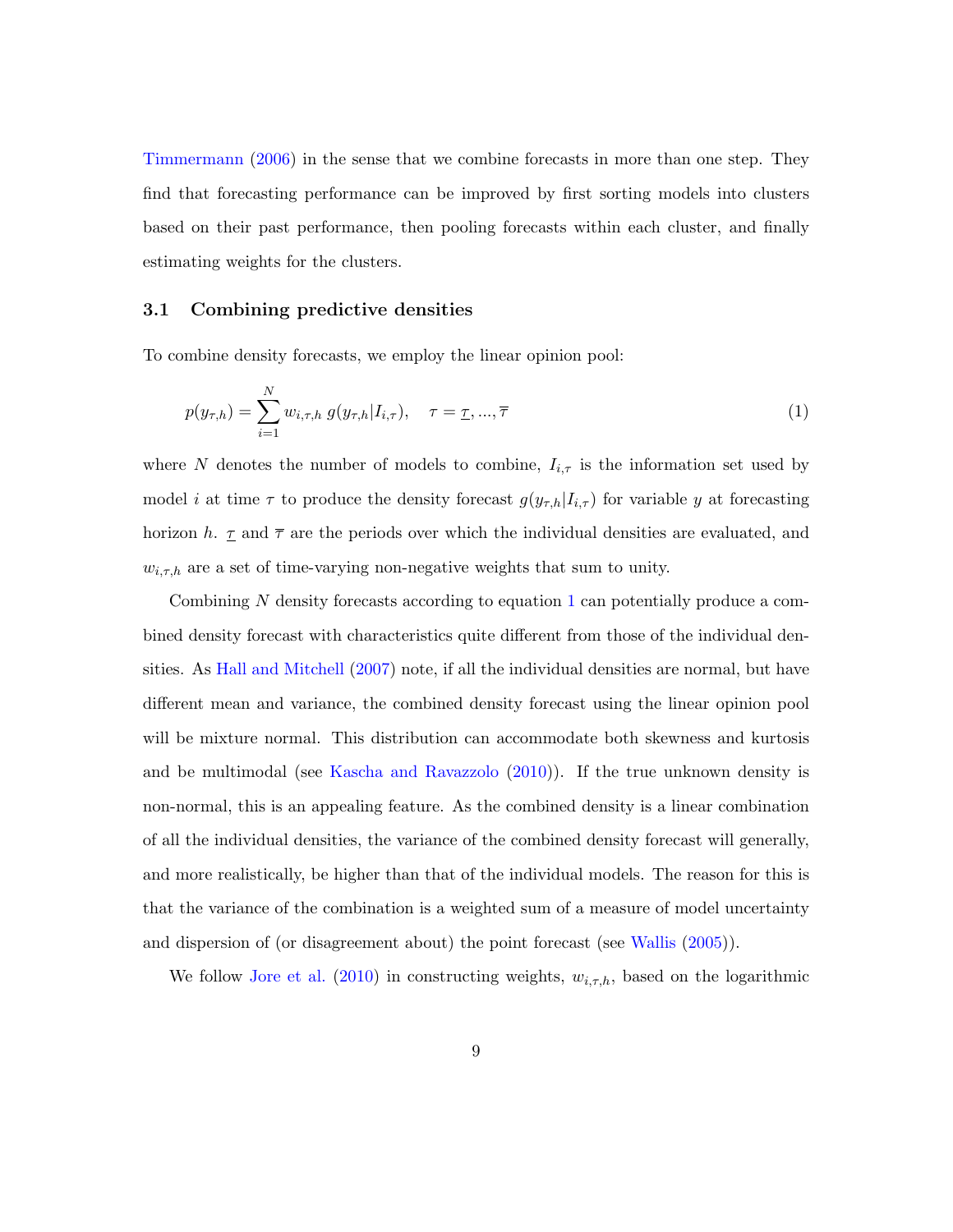scores (log scores) of the individual models' predictive densities. A log score is the logarithm of a probability density function evaluated at the outturn of the forecast, providing an intuitive measure of density fit. [Hoeting et al.](#page-28-8) [\(1999\)](#page-28-8) also argue that the log score can be seen as a combined measure of bias and calibration. More specifically, the weights for the h-step ahead densities can be expressed as:

<span id="page-10-0"></span>
$$
w_{i,\tau,h} = \frac{\exp[\sum_{\tau=1}^{\tau-h} \ln g^*(y_{\tau,h}|I_{i,\tau})]}{\sum_{i=1}^N \exp[\sum_{\tau=1}^{\tau-h} \ln g^*(y_{\tau,h}|I_{i,\tau})]}, \quad \tau = \underline{\tau}, ..., \overline{\tau}, \text{ and } \underline{\tau} > h
$$
 (2)

where  $\tau, h, y, N, i$  are defined above.  $g^*(y_{\tau,h}|I_{i,\tau})$  is the probability density function evaluated at the outturn,  $y_{\tau,h}$ , of the density forecast,  $g(y_{\tau,h}|I_{i,\tau})$ , and  $\underline{\tau} - 1$  to  $\underline{\tau}$  comprises the training period used to initialize the weights, i.e., we use only the first period as a training sample. Two points are worth emphasizing: the weights are derived based on out-of-sample performance, and the weights are horizon specific.

Weighting schemes based on the log score have frequently been discussed and employed in the density combination literature (see [Amisano and Giacomini](#page-26-6) [\(2007\)](#page-26-6), [Geweke and](#page-28-5) [Amisano](#page-28-5) [\(2011\)](#page-28-5), [Kascha and Ravazzolo](#page-29-5) [\(2010\)](#page-29-5), [Bjørnland et al.](#page-27-6) [\(2011\)](#page-27-6) and [Mitchell and](#page-29-6) [Wallis](#page-29-6) [\(2011\)](#page-29-6)). [Hall and Mitchell](#page-28-2) [\(2007\)](#page-28-2) show that by maximizing the log score, the weights in equation [2](#page-10-0) will minimize the Kullback-Leibler divergence between the combined density forecast and the "true," but unobserved density. As our focus is on density combination, this is an appealing feature. However, we also consider equally-weighted combinations and weights derived from the sum of squared forecast errors (SSE). For point forecast combinations, these weighting schemes have been found to work well, both empirically and theoretically (see, e.g., [Clemen](#page-27-7) [\(1989\)](#page-27-7), [Stock and Watson](#page-30-4) [\(2004\)](#page-30-4), and [Bates and Granger](#page-26-1)  $(1969)$ .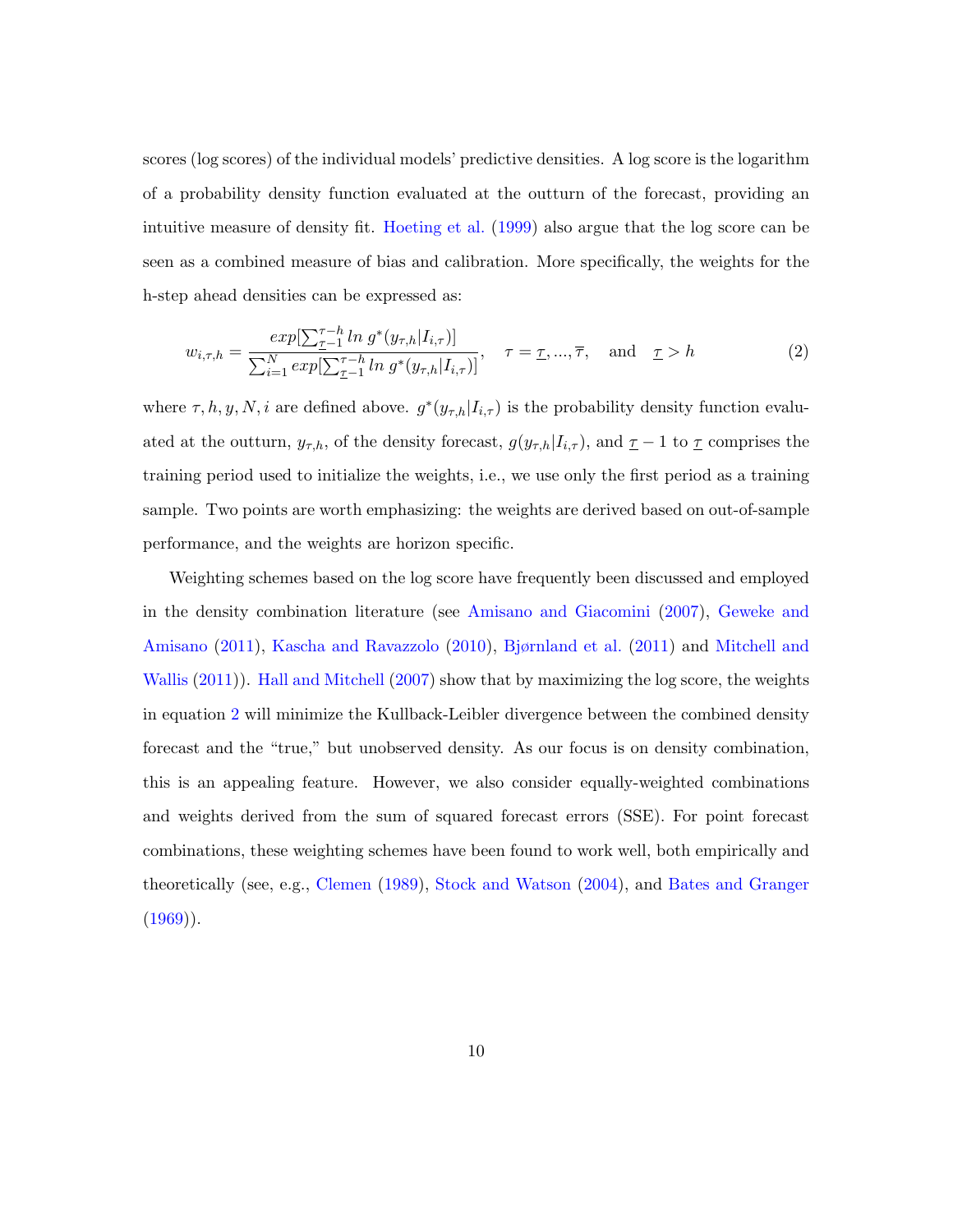#### <span id="page-11-0"></span>3.2 Evaluating density forecasts

We evaluate the (combined) density forecasts by computing the average log score over the evaluation sample, and by testing forecast accuracy relative to the "true," but unobserved, density using the probability integral transforms (pits). As described above, the (average) log score is an intuitive measure of density fit, while the pits summarize the properties of the densities and may help us judge whether the densities are biased in a particular direction and whether the width of the densities have been roughly correct on average. More precisely, the pits represent the ex-ante inverse predictive cumulative distributions, evaluated at the ex-post actual observations.

We gauge calibration by examining whether the pits are uniform and identically and (for one-step ahead forecasts) independently distributed over the interval [0, 1]. Several candidate tests exist, but few offer a composite test of both uniformity and independence, as would be appropriate for one-step ahead forecasts.

Thus, we conduct several different tests. We use a test of uniformity of the pits proposed by [Berkowitz](#page-26-7) [\(2001\)](#page-26-7). The Berkowitz test works with the inverse normal cumulative density function transformation of the pits, which permits testing for normality instead of for uniformity. For one-step ahead forecasts, the null hypothesis is that the transformed pits are iid N(0,1). The test statistic is  $\chi^2$ , with three degrees of freedom. For longer horizons, we do not test for independence, and thus the null hypothesis is that the transformed pits are identically standard normally distributed. The test statistics are then  $\chi^2$ , with two degrees of freedom. Other tests of uniformity employed are the Anderson-Darling (AD) test (see [Noceti et al.](#page-29-7) [\(2003\)](#page-29-7)) and a Pearson chi-squared test, as suggested by [Wallis](#page-30-5) [\(2003\)](#page-30-5). Note that the latter two tests are more suitable for small samples. Independence of the pits is tested using a Ljung-Box test, based on autocorrelation coefficients of up to four for one-step ahead forecasts. For forecast horizon  $h > 1$ , we test for autocorrelation with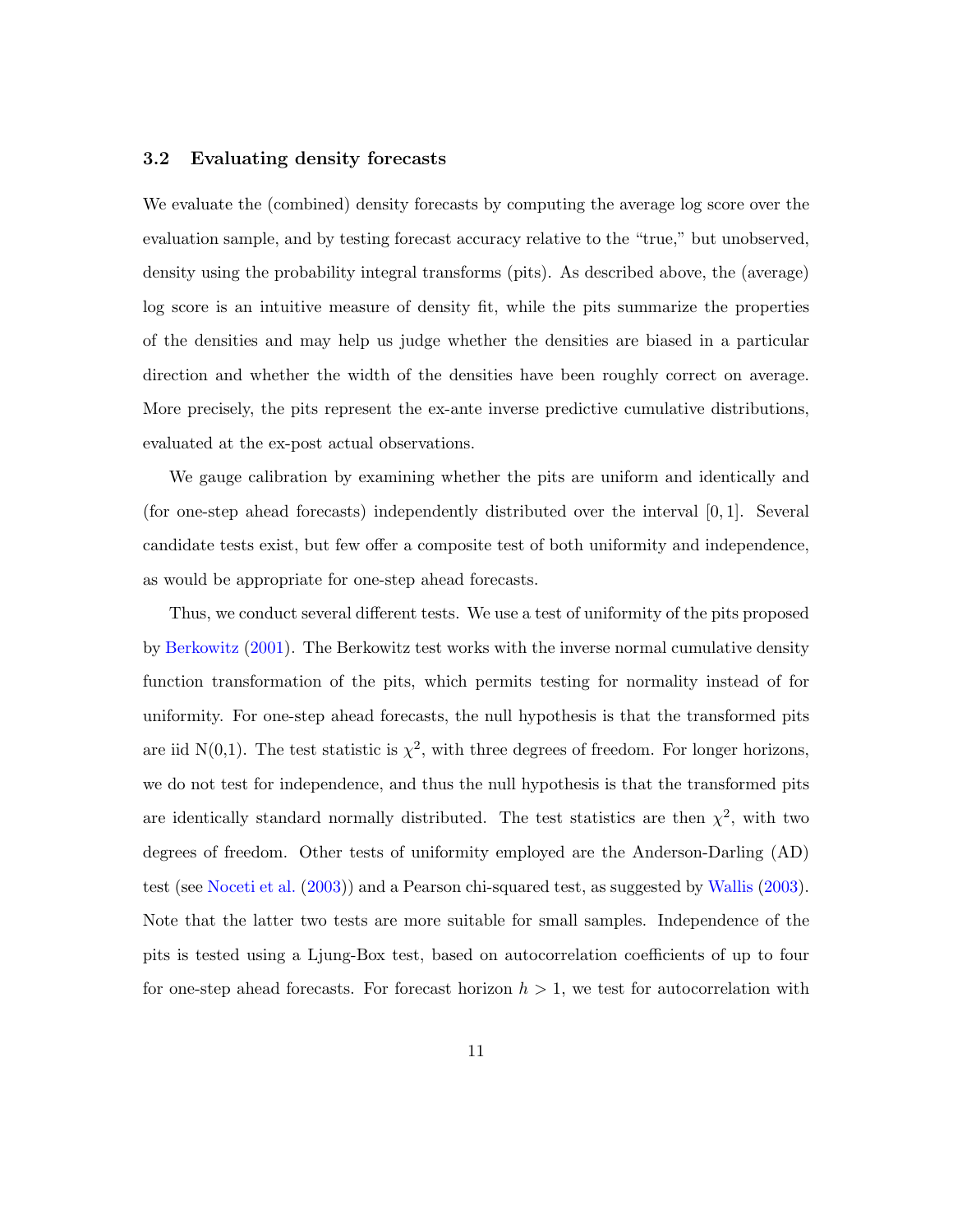lags equal to or greater than h using a modified Ljung-Box test. See [Corradi and Swanson](#page-27-8) [\(2006\)](#page-27-8) and [Hall and Mitchell](#page-28-2) [\(2007\)](#page-28-2) for more elaborate descriptions of the different tests.

Finally, note that passing the various pits tests is necessary, but not sufficient, for a forecast density to be considered the true density, conditional on the information set at the time the forecast is made.

# <span id="page-12-0"></span>4 Empirical exercise and ordering of data blocks

We perform a real-time out-of-sample nowcasting exercise for quarterly U.S. GDP growth for the period 1990Q2-2010Q3. The exercise is constructed as follows: For each vintage of GDP values, we estimate all models and compute density nowcasts (for all individual models, model classes and combinations) for every new data release within the quarter until publication of the first GDP estimate. This occurs approximately three weeks after the end of the quarter. By then, the nowcast will have become a backcast for that quarter.

Our dataset consists of 120 monthly variables. Series that have similar release dates and are similar in content are grouped together in blocks. The structure of the unbalancedness changes when a new block is released. In total, we have defined 15 different monthly blocks, where the number of variables in each block varies from 30, in "Labor Market," to only one, in "Initial Claims." On some dates, more than one block is released. However, our results are robust to alternative orderings of the blocks.

In Table [2,](#page-13-0) we illustrate the data release calendar and show how the 15 different blocks are released throughout each month and quarter until the first release of the GDP estimate. The table shows, for each model class, the number of individual models that update their nowcast after each new data release. It also indicates whether the GDP nowcast is a twostep ahead or a one-step ahead forecast. Nowcasts for all three model classes are updated with every new data release. However, while the nowcast of models in the FM class changes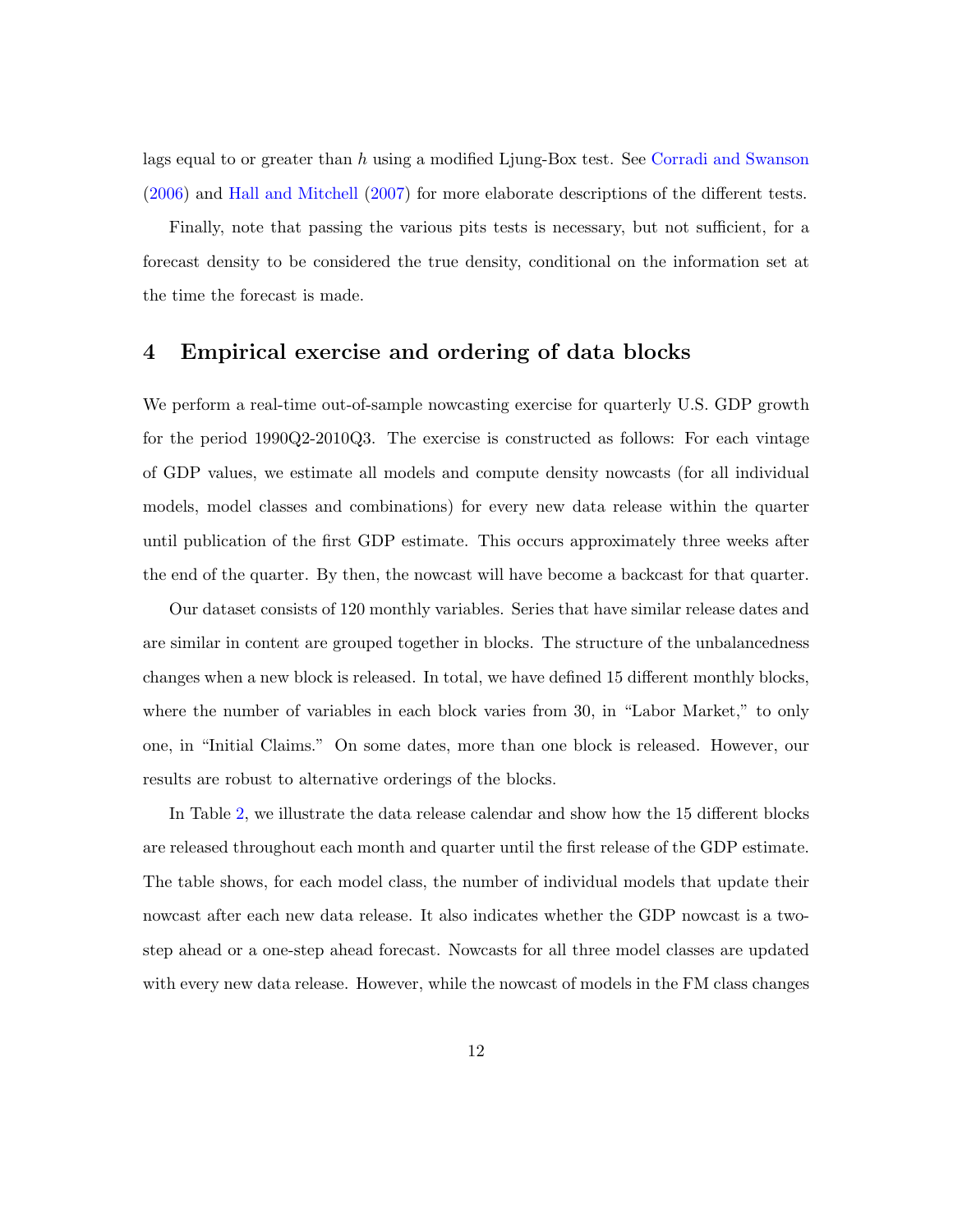|          |                     |                            |          |                              | Number of models updated  |                                  |                      |             |
|----------|---------------------|----------------------------|----------|------------------------------|---------------------------|----------------------------------|----------------------|-------------|
|          | Release             | <b>Block</b>               | Time     | Horizon                      | <b>Bridge</b>             | FM                               | <b>MF-VAR</b>        | Combination |
|          | $\mathbf{1}$        | Interest rate              | January  | $\,2$                        | $\overline{3}$            | $\overline{4}$                   | $\overline{3}$       | 10          |
|          | $\sqrt{2}$          | Financials                 |          | $\overline{\mathbf{2}}$      | 12                        | $\overline{4}$                   | 12                   | $\sqrt{28}$ |
|          | 3<br>$\overline{4}$ | Surveys 2<br>Labor market  |          | $\frac{2}{2}$                | 6<br>30                   | $\overline{4}$<br>$\overline{4}$ | 6<br>30              | 16<br>64    |
|          | 5                   | Money & Credit             |          | $\overline{2}$               | $\overline{2}$            | $\overline{4}$                   | $\overline{2}$       | 8           |
|          | 6                   | Mixed 1                    |          | $\overline{2}$               | 5                         | $\overline{4}$                   | 5                    | 14          |
|          | $\overline{7}$      | Ind. Production            |          | $\overline{2}$               | 16                        | $\overline{4}$                   | 16                   | 36          |
|          | 8                   | Mixed 2                    |          | $\overline{2}$               | 11                        | 4                                | 11                   | 26          |
|          | 9                   | PPI                        |          | $\overline{2}$               | $\overline{7}$            | $\overline{4}$                   | $\overline{7}$       | 18          |
|          | 10                  | <b>CPI</b>                 |          | $\overline{2}$               | 13                        | 4                                | 13                   | 30          |
|          | 11<br>12            | GDP<br>$GDP \& Income$     |          | $\mathbf{1}$<br>$\mathbf{1}$ | 120<br>$\overline{7}$     | $\overline{4}$<br>4              | 120<br>7             | 244<br>18   |
|          | 13                  | Housing                    |          | $\mathbf{1}$                 | 3                         | $\overline{4}$                   | 3                    | 10          |
|          | 14                  | Survey 1                   |          | $\mathbf{1}$                 | $\overline{4}$            | $\overline{4}$                   | $\overline{4}$       | 16          |
|          | 15                  | Initial Claims             |          | $\mathbf{1}$                 | $\mathbf{1}$              | $\overline{4}$                   | $\mathbf{1}$         | 6           |
|          |                     |                            |          |                              |                           |                                  |                      |             |
|          | 16                  | Interest rate              | February | $\mathbf 1$                  | $\overline{3}$            | $\overline{4}$                   | $\overline{3}$       | 10          |
|          | 17                  | Financials                 |          | $\mathbf{1}$                 | 12                        | $\overline{4}$                   | 12                   | 28          |
|          | 18<br>19            | Surveys 2<br>Labor market  |          | $\mathbf{1}$<br>$\mathbf{1}$ | 6<br>30                   | $\overline{4}$<br>$\overline{4}$ | 6<br>30              | 16<br>64    |
|          | 20                  | Money & Credit             |          | $\mathbf{1}$                 | 2                         | 4                                | $\overline{2}$       | 8           |
|          | 21                  | Mixed 1                    |          | 1                            | 5                         | 4                                | 5                    | 14          |
|          | 22                  | Ind. Production            |          | 1                            | 16                        | $\overline{4}$                   | 16                   | 36          |
|          | 23                  | Mixed 2                    |          | 1                            | 11                        | $\overline{4}$                   | 11                   | 26          |
|          | 24                  | PPI                        |          | $\mathbf 1$                  | $\overline{7}$            | $\overline{4}$                   | $\overline{7}$       | 18          |
| Nowcast  | 25<br>$\sqrt{26}$   | <b>CPI</b><br>GDP          |          | 1<br>1                       | 13                        | $\overline{4}$                   | 13                   | 30          |
|          | 27                  | $GDP \& Income$            |          | $\mathbf{1}$                 | $\overline{7}$            | 4                                | $\overline{7}$       | 18          |
|          | 28                  | Housing                    |          | 1                            | 3                         | $\overline{4}$                   | 3                    | 10          |
|          | 29                  | Survey 1                   |          | $\mathbf{1}$                 | $\overline{4}$            | $\overline{4}$                   | $\overline{4}$       | 16          |
|          | 30                  | Initial Claims             |          | $\mathbf{1}$                 | $\mathbf{1}$              | $\overline{4}$                   | $\mathbf{1}$         | 6           |
|          | 31                  | Interest rate              | March    | $\mathbf{1}$                 | 3                         | $\overline{4}$                   | $\overline{3}$       | 10          |
|          | 32                  | Financials                 |          | $\mathbf{1}$                 | 12                        | $\overline{4}$                   | 12                   | $\sqrt{28}$ |
|          | $33\,$              | Surveys 2                  |          | $\mathbf{1}$                 | 6                         | $\overline{4}$                   | 6                    | 16          |
|          | 34                  | Labor market               |          | $\mathbf{1}$                 | 30                        | $\overline{4}$                   | 30                   | 64          |
|          | 35                  | Money & Credit             |          | $\mathbf{1}$                 | $\boldsymbol{2}$          | $\overline{4}$                   | $\overline{2}$       | 8           |
|          | 36                  | Mixed 1                    |          | $\mathbf{1}$                 | $\overline{5}$            | $\overline{4}$                   | $\overline{5}$       | 14          |
|          | 37<br>38            | Ind. Production<br>Mixed 2 |          | $\mathbf{1}$<br>1            | 16<br>11                  | $\overline{4}$<br>$\overline{4}$ | 16<br>11             | 36<br>26    |
|          | 39                  | PPI                        |          | 1                            | $\overline{7}$            | $\overline{4}$                   | $\overline{7}$       | 18          |
|          | 40                  | <b>CPI</b>                 |          | 1                            | 13                        | $\overline{4}$                   | 13                   | 30          |
|          | 41                  | GDP                        |          | 1                            |                           |                                  |                      |             |
|          | 42                  | $GDP \& Income$            |          | $\mathbf{1}$                 | $\overline{7}$            | 4                                | $\overline{7}$       | 18          |
|          | 43<br>44            | Housing<br>Survey 1        |          | 1<br>1                       | 3<br>$\overline{4}$       | $\overline{4}$<br>$\overline{4}$ | 3<br>$\overline{4}$  | 10<br>16    |
|          | 45                  | Initial Claims             |          | $\mathbf{1}$                 | $\mathbf{1}$              | $\overline{4}$                   | $\mathbf{1}$         | 6           |
|          |                     |                            |          |                              |                           |                                  |                      |             |
|          | 46                  | Interest rate              | April    | $\mathbf 1$                  | $\overline{\overline{3}}$ | 4                                | $\overline{3}$       | 10          |
| Backcast | 47                  | Financials                 |          | $\mathbf 1$                  | 12                        | $\overline{4}$                   | 12                   | 28          |
|          | 48<br>49            | Surveys 2<br>Labor market  |          | $\mathbf{1}$<br>$\mathbf{1}$ | 6<br>30                   | $\overline{4}$<br>$\overline{4}$ | 6<br>30              | 16<br>64    |
|          | 50                  | Money & Credit             |          | $\mathbf{1}$                 | $\overline{2}$            | $\overline{4}$                   | $\sqrt{2}$           | 8           |
|          | 51                  | Mixed 1                    |          | $\mathbf{1}$                 | $\overline{5}$            | $\overline{4}$                   | $\overline{5}$       | 14          |
|          | 52                  | Ind. Production            |          | $\mathbf{1}$                 | 16                        | $\overline{4}$                   | 16                   | 36          |
|          | 53                  | Mixed 2                    |          | $\mathbf{1}$                 | 11                        | $\overline{4}$                   | 11                   | 36          |
|          | 54<br>55            | PPI<br><b>CPI</b>          |          | $\mathbf{1}$<br>1            | $\overline{7}$<br>13      | $\overline{4}$<br>$\overline{4}$ | $\overline{7}$<br>13 | 18<br>30    |
|          |                     |                            |          |                              |                           |                                  |                      |             |

<span id="page-13-0"></span>Table 2. Structure of data releases and models updated from the start of the quarter until the first estimate of GDP is released.

Note: The table illustrates a generic quarter of real-time out-of-sample forecasting experiments. Our forecast evaluation period runs from 1990Q2 to 2010Q3, which gives us more than 80 observations to evaluate, for each data release. All models that are updated are re-estimated at each point in time throughout the quarter. In total, we re-estimate and simulate (bootstrap) the individual models 2,000 times for every block in a given quarter. 13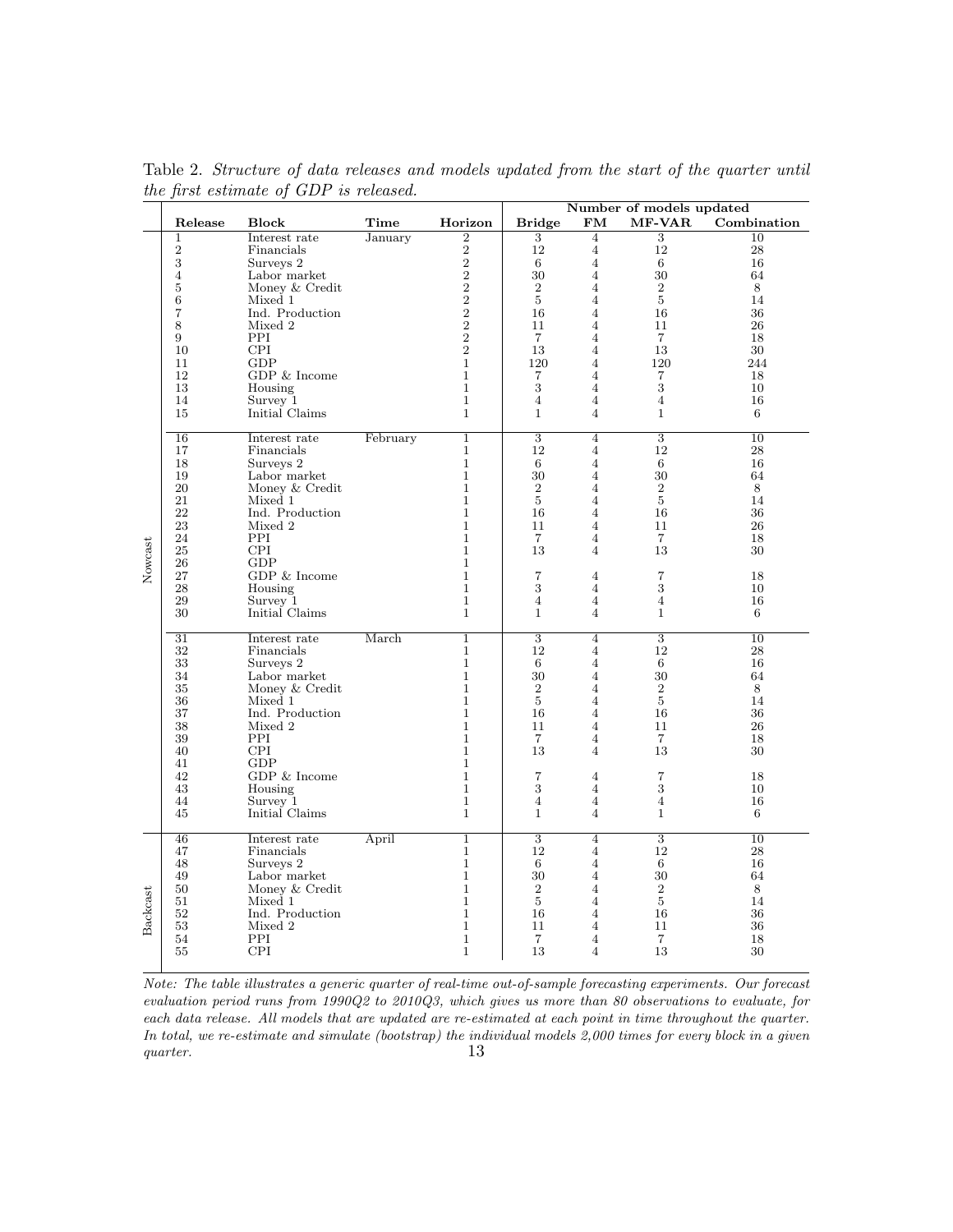with every data release (because the factors are affected), the nowcasts of models of the Bridge and MF-VAR classes only change if the newly released data contains information that has historically improved the log score, that is, if models that revise their nowcasts have non-zero weight.

# 5 Results

In this section, we analyze the performance of our density combination approach. The main goal of the exercise is to examine how the predictive densities improve as more data are available during the quarter. In doing so, we wish to evaluate both the accuracy of the density nowcasts (section [5.1\)](#page-14-0) and whether they are well-calibrated (section [5.2\)](#page-17-0).

## <span id="page-14-0"></span>5.1 Nowcast accuracy

We study the impact of different data releases on density nowcasting accuracy, measured by average log score. Figure [1](#page-15-0) depicts the end of sample average log scores for the combined density nowcasts and for the three model classes after each data block release, over the period between the beginning of a quarter and the first release of GDP. The first 10 observations of the quarter are actually two-step ahead forecasts, while the 11 final observations are backcasts (see also table [2\)](#page-13-0).

The figure reveals two interesting results. First, forecasting performance improves when new information becomes available. The log scores of the final combined predictive densities and of the three model classes increase as new information arrives during the quarter. Second, the ranking of the model classes changes during the quarter, as new data are released, while the combined density nowcast always performs well compared to the model classes. For example, the Bridge and MF-VAR classes outperform the FM class in the early stages of the quarter. This is not surprising, as the factor estimates are highly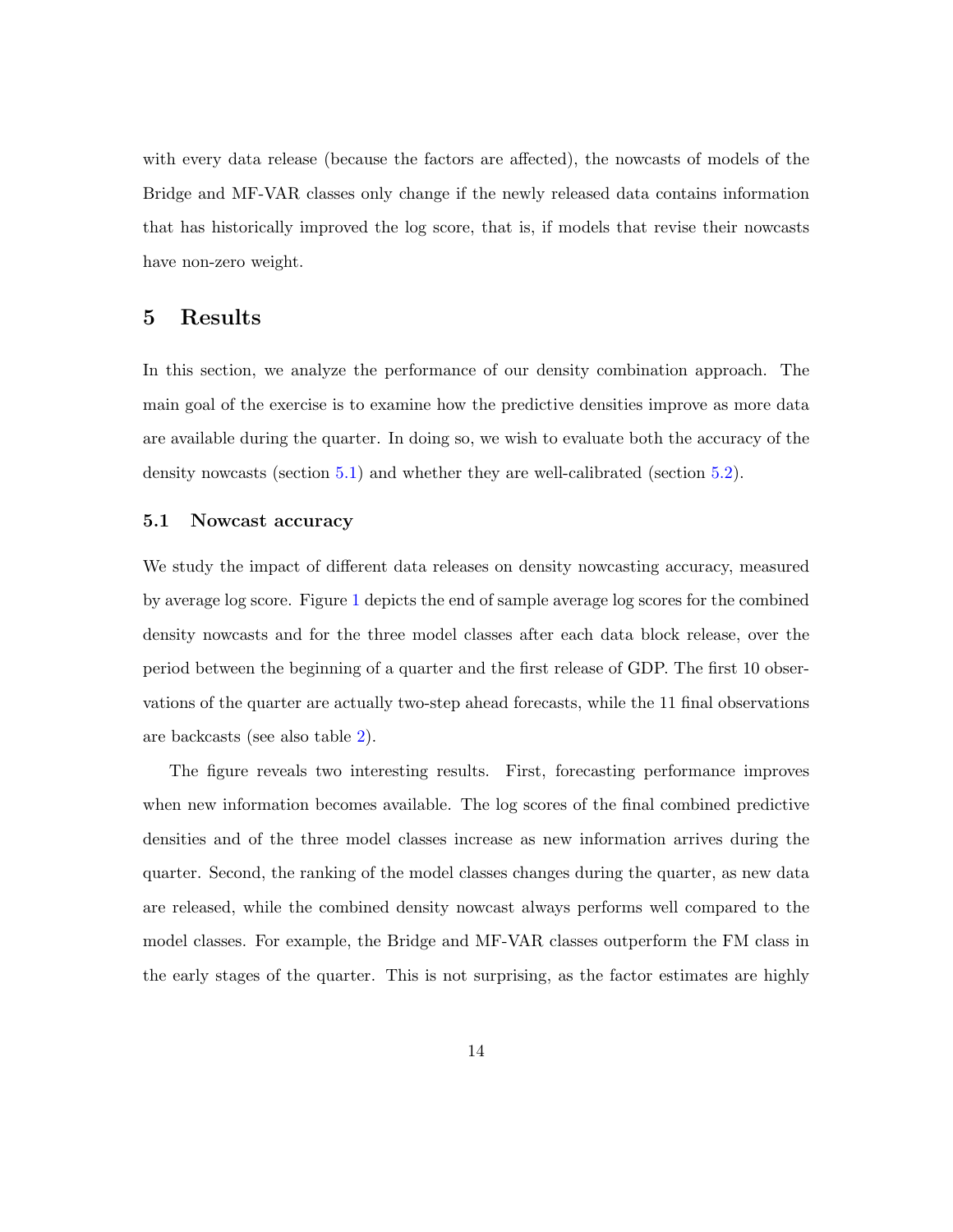<span id="page-15-0"></span>Figure 1. End of sample average log scores for forecasts after different block releases.  $Evaluate d\ against\ second\ release\ of\ data$ 



Note: The nowcasts from the individual models and model classes have been combined using the linear opinion pool and log score weights. The evaluation period runs from 1990Q2 to 2010Q3.

uncertain in the early stages of the quarter. However, as new information continues to arrive, factor uncertainty decreases and the relative performance of the FM class improves. Towards the end of the quarter, the FM class is the best performing model class.

Figure [2](#page-16-0) shows how the weights attached to each model class in the combined density nowcast change after each data block release. The figure illustrates the weights at the end of the evaluation period. As the weights are based on past log score performance, the same pattern as that observed in the average log score comparison arises. That is, the Bridge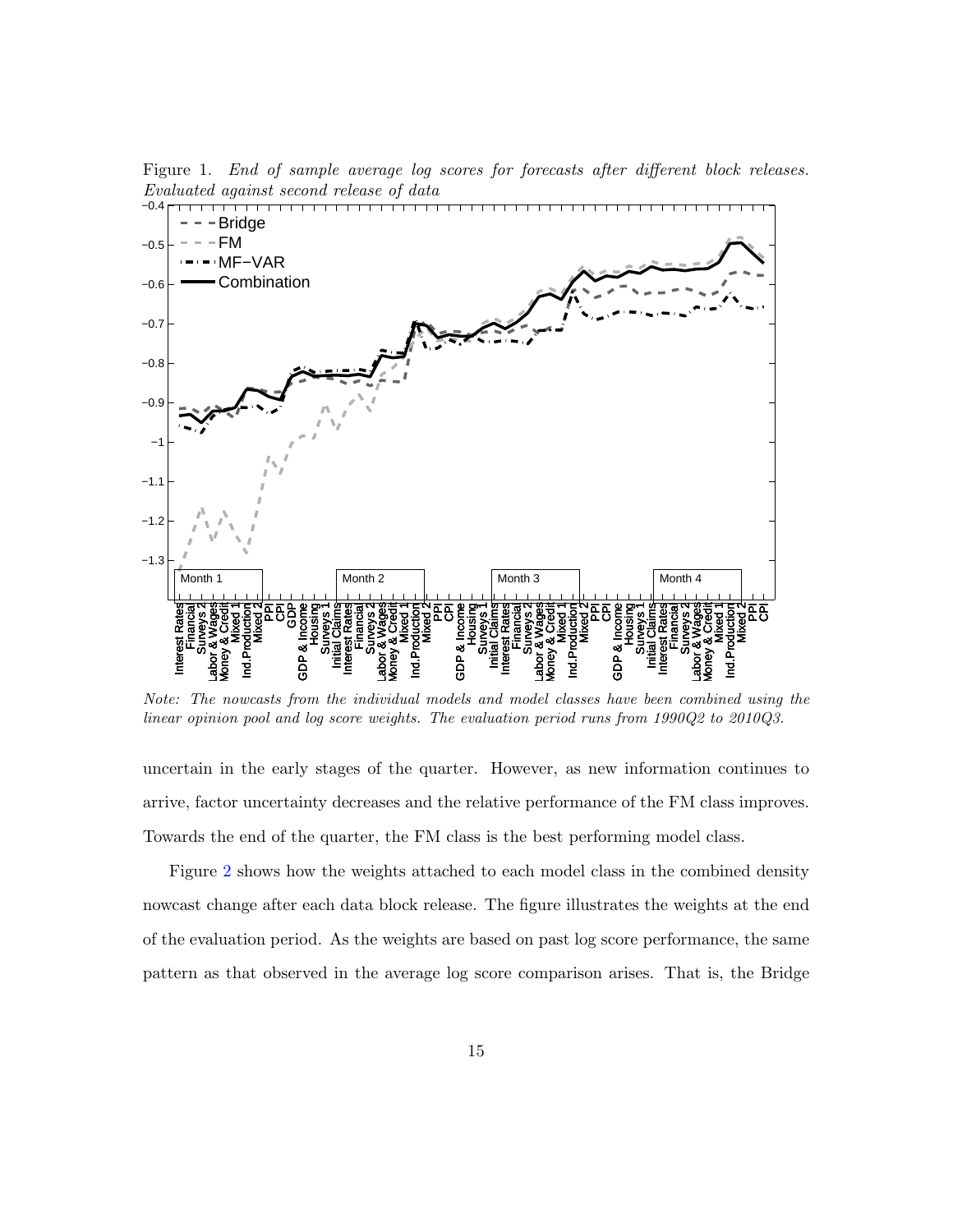and MF-VAR class have high weight in the early periods of the quarter, while the FM class winds up having nearly all the weight towards the end of the quarter. The reader, however, should not interpret this as attaching all weight to one unique model, as the FM class is in fact a combination of four factor models. Finally, note that the average log score of the combined density nowcast is almost identical to that of the best performing model class throughout the quarter. This illustrates the main advantage of using forecast combinations.

<span id="page-16-0"></span>Figure 2. End of sample weights attached to the different model classes after different block releases. Evaluated against second release of data



Note: The nowcasts from the individual models and model classes have been combined using the linear opinion pool and log score weights. The evaluation period runs from 1990Q2 to 2010Q3.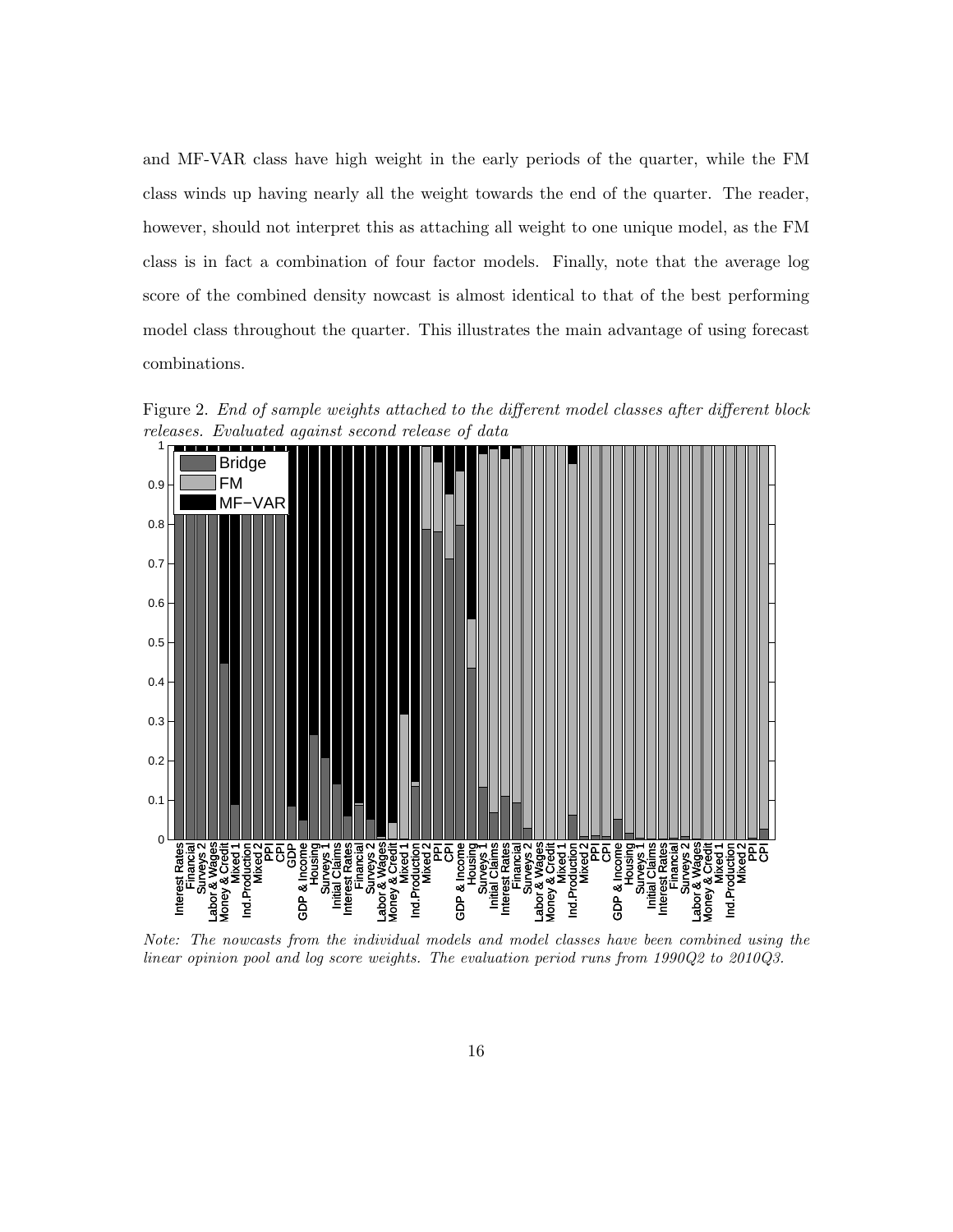### <span id="page-17-0"></span>5.2 Calibration

We evaluate the predictive densities relative to the "true," but unobserved, density, using the pits (see figure [3\)](#page-18-0). Table [3](#page-17-1) shows p-values for the four different tests described in section [3.2,](#page-11-0) applied to the combined forecast at five different points in time. The latter correspond to the start of the first month (Block 1), the end of the first month (Block 15), the end of the second month (Block 30), the end of the third month (Block 45) and the middle of the fourth month (Block 55). P-values equal to or higher than 0.05 mean that we cannot reject, at the 5% significance level, the hypothesis that the combined predictive density is correctly calibrated.

| Table 9. I have result evaluating definity forecasts for GDT growth |                |           |            |      |      |                 |                  |
|---------------------------------------------------------------------|----------------|-----------|------------|------|------|-----------------|------------------|
| Block                                                               | h              | Berkowitz | $\gamma^2$ | LB1  | LB2  | LB <sub>3</sub> | Anderson-Darling |
| Block 1                                                             | $\overline{2}$ | 0.13      | 0.72       | 0.94 | 0.73 | 0.80            | 1.03             |
| Block 15                                                            |                | 0.29      | 0.13       | 0.72 | 0.60 | 0.58            | 0.56             |
| Block 30                                                            |                | 0.70      | 0.59       | 0.16 | 0.83 | 0.20            | 0.55             |
| Block 45                                                            |                | 0.65      | 0.49       | 0.07 | 0.60 | 0.15            | 0.61             |
| Block 55                                                            |                | 0.87      | 0.85       | 0.01 | 0.59 | 0.03            | 0.50             |

<span id="page-17-1"></span>Table 3. Pits tests for evaluating density forecasts for GDP growth

The combined density nowcast, where the nowcast corresponds to a two-step ahead forecast, passes all the tests for Block 1. Turning to the one-step ahead forecast (Block 15 - Block 55), the combined density nowcast also seems to be well-calibrated. Based on the Berkowitz test, the Anderson-Darling test and the Pearson chi-squared test, we cannot reject, at a 5% significance level, the null hypothesis that the combined density is wellcalibrated. One exception is that the null hypothesis in the Ljung-Box tests (LB1 and LB3) are rejected for Block 55.

Note: For Block 15, Block 30 and Block 45, the nowcast is a one-step ahead forecast, while it is a two-step ahead forecast for Block 1. Block 55 is a one-step ahead backcast. All numbers are p-values, except for the Anderson - Darling test. The null hypothesis in the Berkowitz test is that the inverse normal cumulative distribution function transformed pits are  $idN(0,1)$ , and for  $h = 1$  are independent.  $\chi^2$  is the Pearson chi-squared test suggested by [Wallis](#page-30-5) [\(2003\)](#page-30-5) of uniformity of the pits histogram in eight equiprobable classes. LB1, LB2 and LB3 are Ljung-Box tests of independence of the pits in the first, second and third power, respectively, at lags greater than or equal to the horizon. Assuming independence of the pits, the Anderson-Darling test statistic for uniformity of the pits has a 5% small-sample (simulated) critical value of 2.5.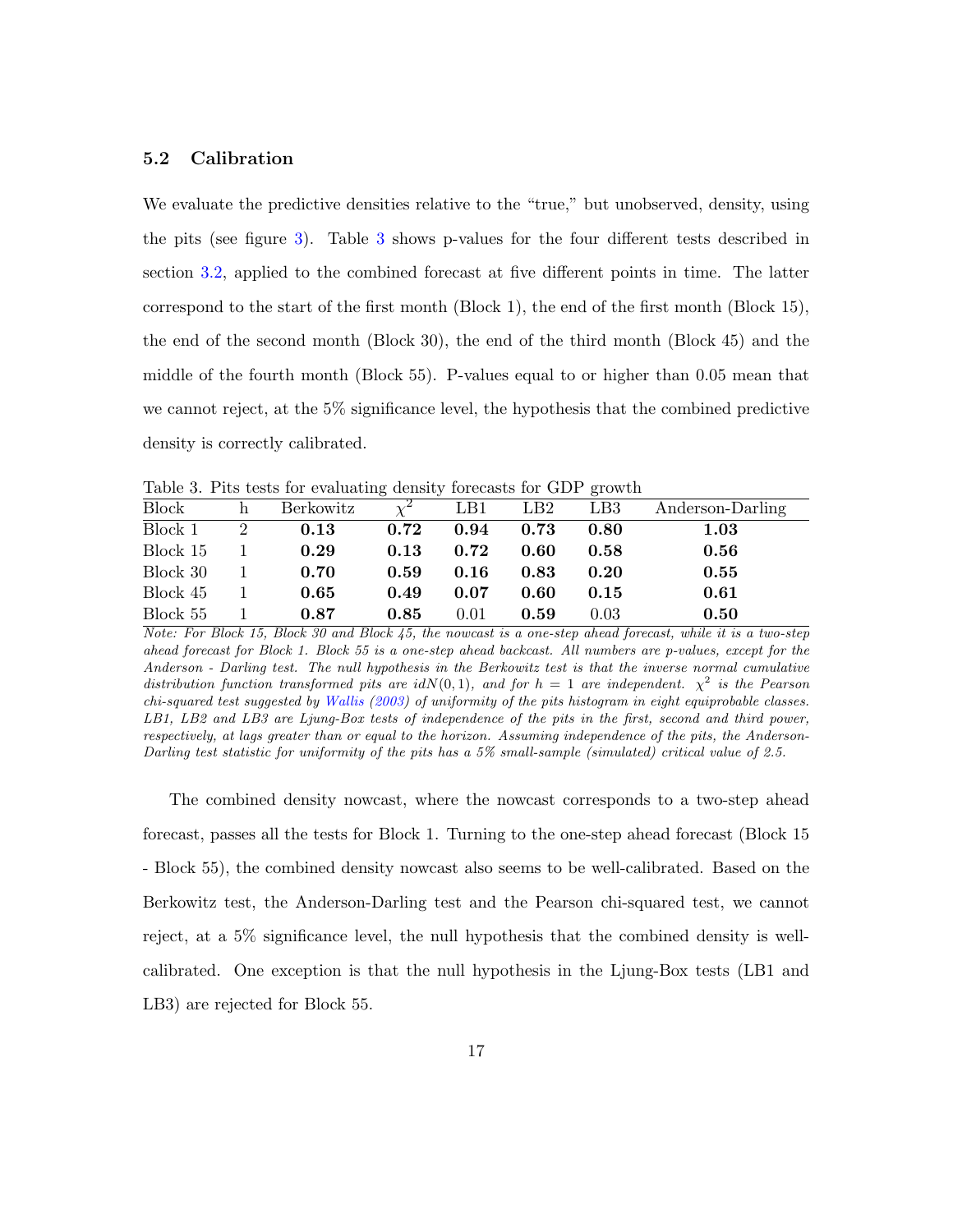<span id="page-18-0"></span>Figure 3. Pits of the combined density forecasts at five points during the quarter. The pits are the ex ante inverse predictive cumulative distributions, evaluated at the ex post actual observations.



Note: The pits of predictive densities should have a standard uniform distribution, if the model is correctly specified.

## 5.3 Properties of the density nowcasts

Some properties of the density nowcasts are illustrated in figure [4.](#page-19-0) In the first row, the figure shows recursive real-time out-of-sample density nowcasts for U.S. GDP growth for the period 1990Q2-2010Q3. Recursive nowcasts made on the first day of the quarter (Block 1) are shown in the left panel, while recursive nowcasts made on the last day of the quarter (Block 45) are shown in the right panel. The two panels illustrate how the precision of the predictive densities improves as more information becomes available.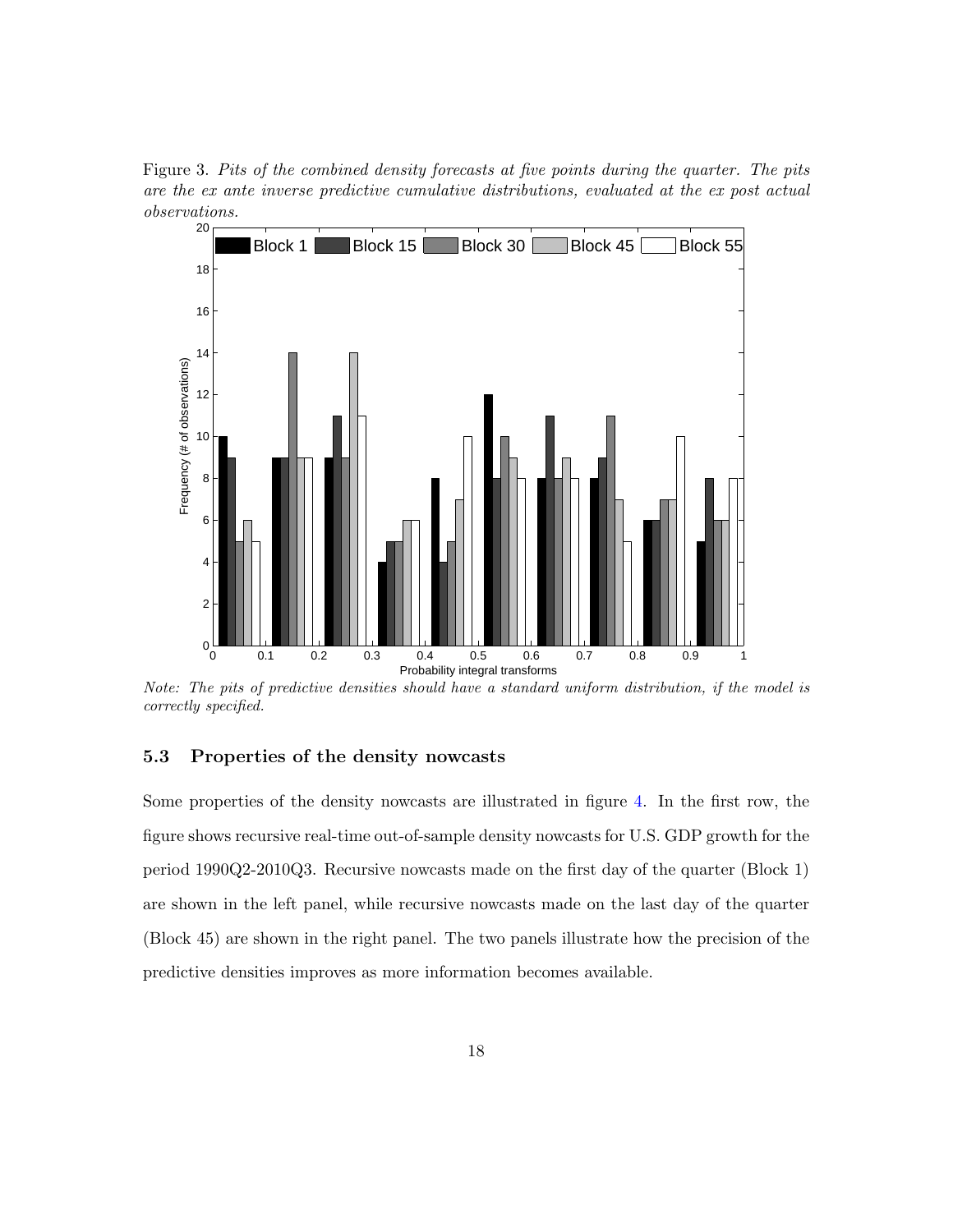

<span id="page-19-0"></span>Beginning of quarter (Block 1) End of quarter (Block 45)

Note: Results from Block 1 are in the left column, and results from Block 45 are in the right column.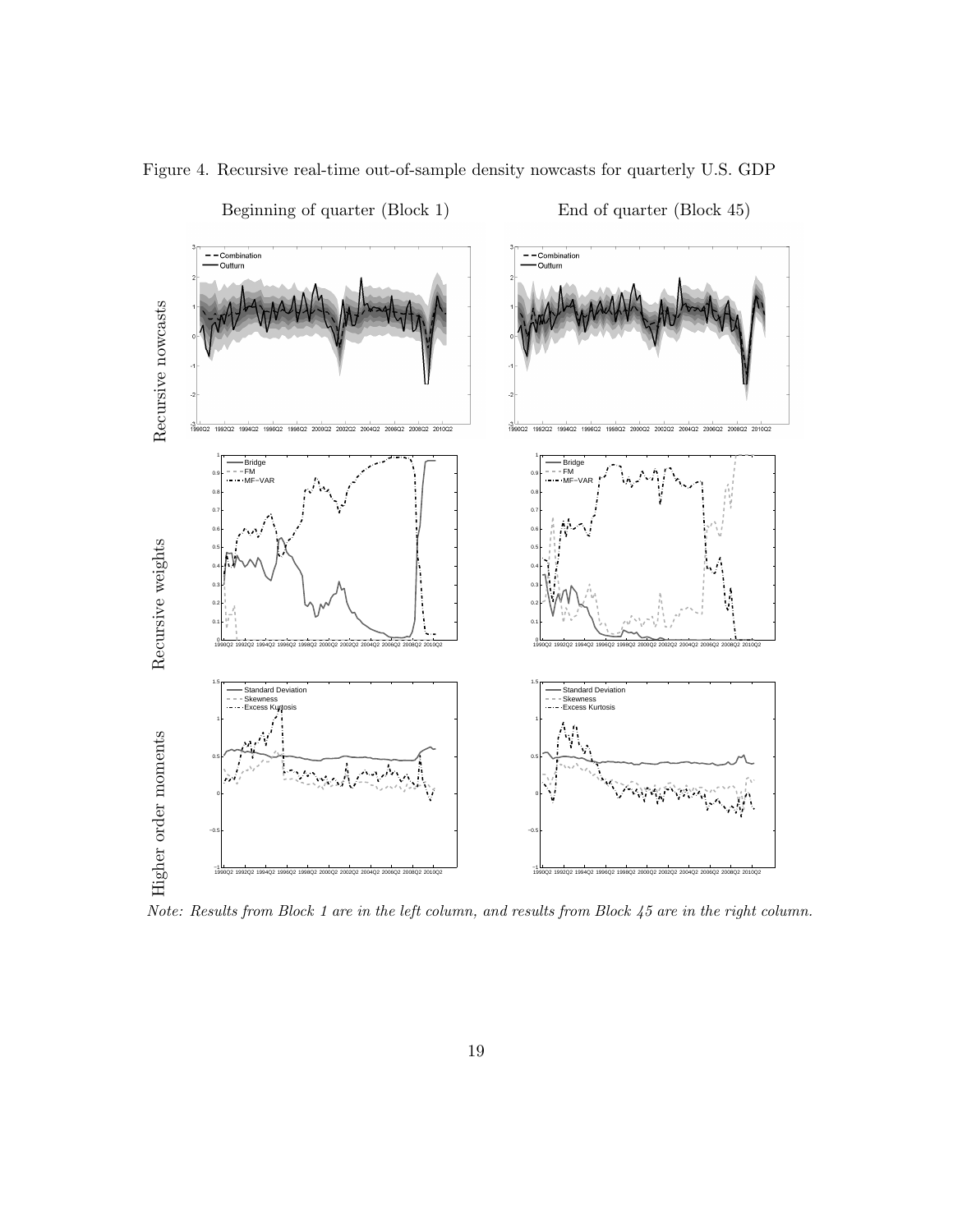The second row in the figure shows how the recursive weights change over time. There are large movements in the weights related to the start of the Great Recession, for nowcasts made at Block 1 and Block 45. For nowcasts made at Block 45, there is also a shift in the weights during the expansion of 2006-2007. This illustrates the flexibility of our density combination framework.

Finally, as noted in section [3.1,](#page-9-1) using a linear opinion pool to combine density nowcasts may yield a predictive density that deviates from normality. The lower row in the figure shows how the behavior of higher-order moments of the combined predictive density evolve over time. The standard deviation is rather stable over time, but increases, in particular for Block 1 nowcasts, during the Great Recession. There are larger movements in skewness and excess kurtosis over time. For Block 1 and Block 45 nowcasts, there is evidence of positive skewness and positive excess kurtosis in the early parts of the sample. Also, at the end of the sample, the density nowcasts appear to deviate from normality. The movements in the higher-order moments correspond with changes in the weights attached to the different model classes.

#### <span id="page-20-0"></span>5.4 Robustness

In this section, we perform three robustness checks: first, with respect to alternative weighting schemes; second, with respect to point forecasting; and finally, with respect to the choice of benchmark vintage for GDP.

### 5.4.1 Alternative weighting schemes for the combination

Several papers have found that simple combination forecasts, with forecasts equally weighted, outperform more sophisticated adaptive forecast combination methods. This is often referred to as the forecast combination puzzle. While [Jore et al.](#page-28-3) [\(2010\)](#page-28-3) seem to find some evidence of gains in adaptive log score weights for density combination forecasts, this re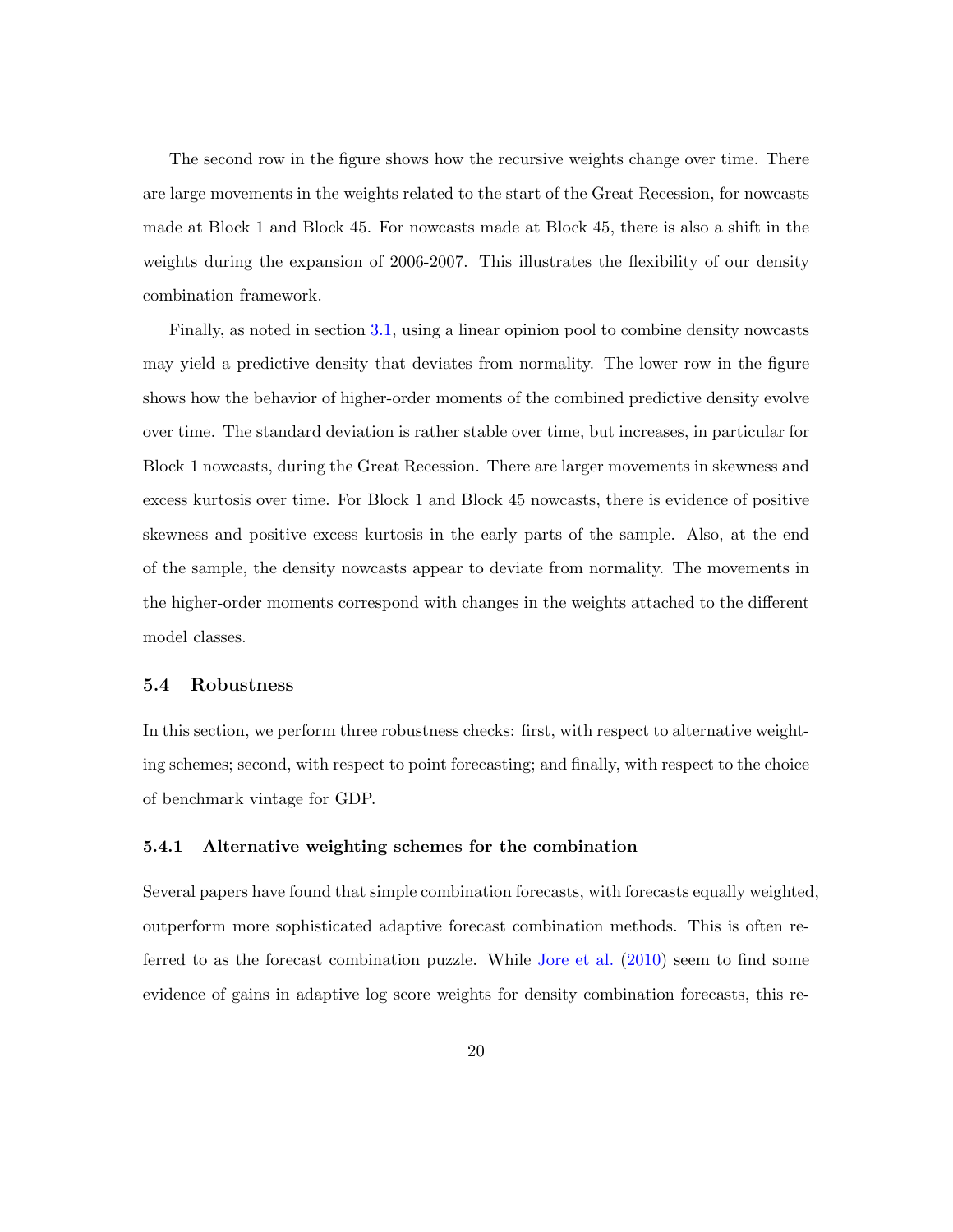mains a debated issue. We investigate robustness with respect to the following weighting schemes: 1) combination of all individual nowcasts in one step, applying equal weights (Equal); 2) combination of all individual nowcasts in one step, applying log score weights (LogS); 3) combination of nowcasts in two steps, applying equal weights in both steps (Equal-Equal); and 4) a selection strategy, where we try to pick the nowcast of the "best" model. We have constructed the latter by recursively choosing the best model among all 244 models at each point in time throughout the evaluation period, and used this model to forecast the next period. The preferred combination of nowcasts in two steps, applying log score weights in each, is denoted as LogS-LogS.

Figure [5](#page-22-0) compares the average log scores for the different weighting schemes. We highlight five results. First, overall, all combined density nowcasts yield a steady increase in average log scores, as more information becomes available. This is not the case for the selection strategy, which produces large and volatile changes in the average log score after every data block release. Second, the selection strategy typically produces the poorest density nowcast in terms of average log score. Third, the difference between "Equal" and "Equal-Equal" can be seen as the gain from using a two-step approach, where models are first grouped into model classes and then combined. It is evident from the figure that "Equal-Equal" always performs better than "Equal." Fourth, there is less difference between "LogS" and "LogS-LogS," as the log score weights discriminate rather sharply between nowcasts of the different models. Finally, no weighting scheme is superior throughout the quarter, but our preferred two-step combination approach ("LogS-LogS") is the best performing strategy for most of the quarter.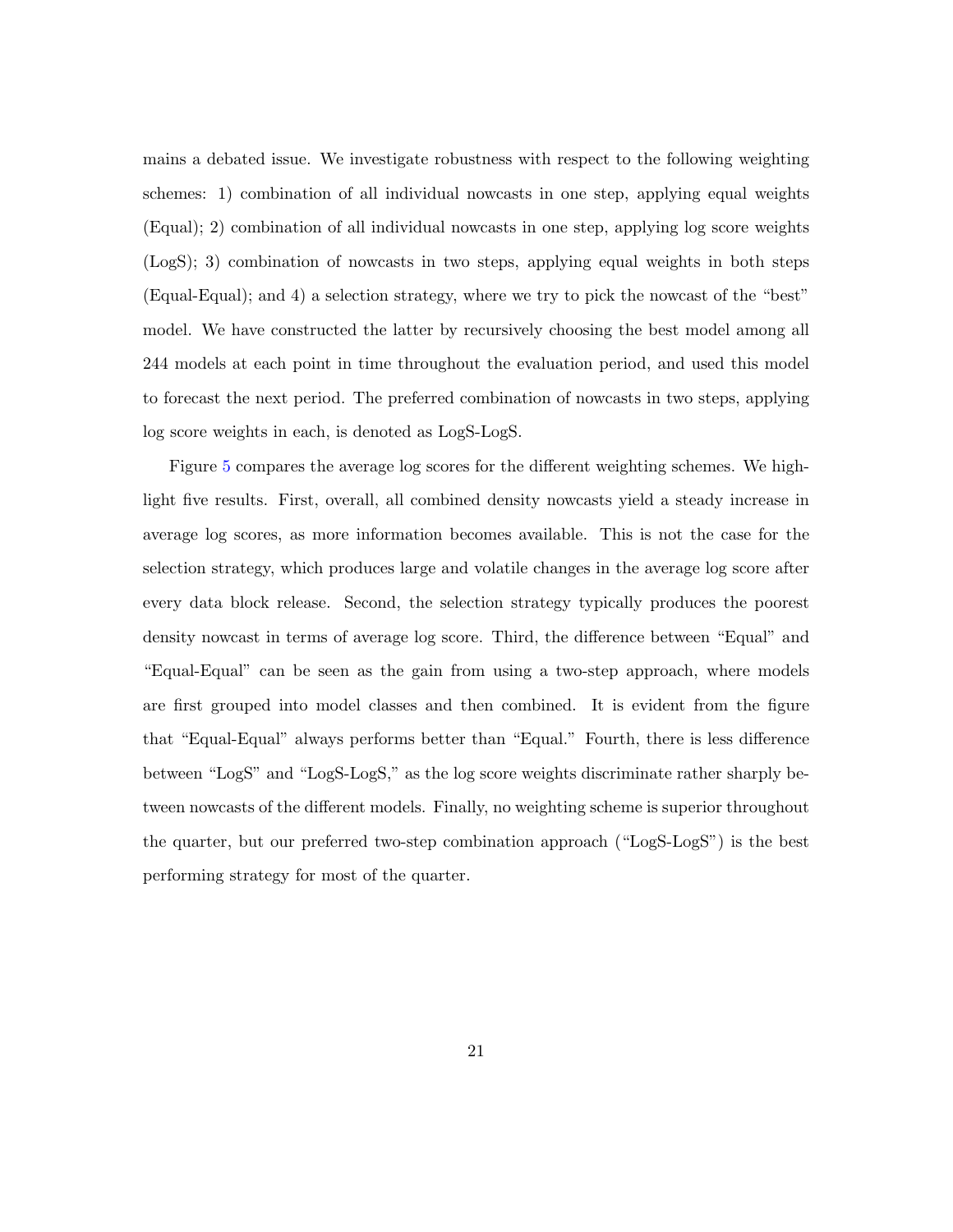<span id="page-22-0"></span>Figure 5. Comparing different weighting schemes. End of sample average log scores for forecasts after different block releases. Evaluated against second release of data



Note: Equal and LogS indicate that nowcasts from all individual models are combined in one step using the linear opinion pool and applying equal weights or log score weights, respectively. Equal-Equal and LogS-LogS indicate combination of nowcasts in two steps using the linear opinion pool and applying equal weights or log score weights, respectively. Selection refers to a strategy of "picking" the best model among all 244 models at each point in time throughout the evaluation period. The evaluation period runs from 1990Q2 to 2010Q3.

### 5.4.2 Point forecasting

We investigate robustness of our results by evaluating point nowcasting performance. We do this by comparing three different combination strategies. First, we use the "LogS-LogS" approach, calculating point nowcasts as the mean of the combined density nowcast. Second, we combine nowcasts in two steps, applying inverse MSE weights in both (MSE-MSE), and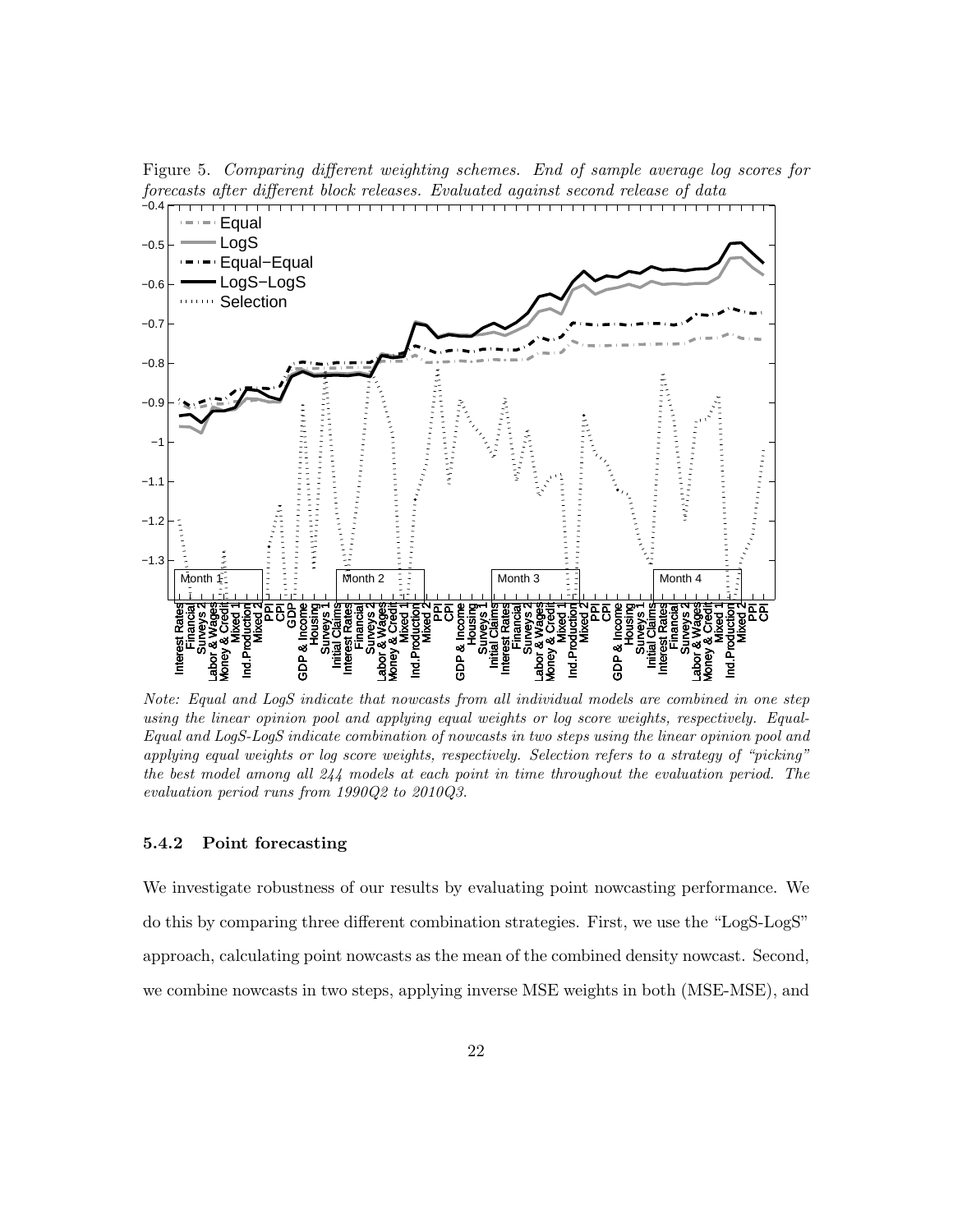calculate point nowcasts. Finally, we calculate the point nowcast, using the "Equal-Equal" approach. We evaluate the point nowcasts of the three different combination approaches, using the root mean squared prediction error (RMSE). The remainder of the experiment is similar to what we have described above.

<span id="page-23-0"></span>Figure 6. Comparing different weighting schemes. RMSE for forecasts after different block releases. Evaluated against second release of data



Note: Equal-Equal, MSE-MSE and LogS-LogS indicate that the individual models within each model class and the model classes have been combined using the linear opinion pool and equal weights, MSE weights and log score weights, respectively. The evaluation period runs from 1990Q2 to 2010Q3.

Figure [6](#page-23-0) depicts the RMSE for the combined nowcasts, using the three strategies, after each data block release. The figure displays two key results. First, for all strategies, nowcasting errors steadily decline as more information becomes available throughout the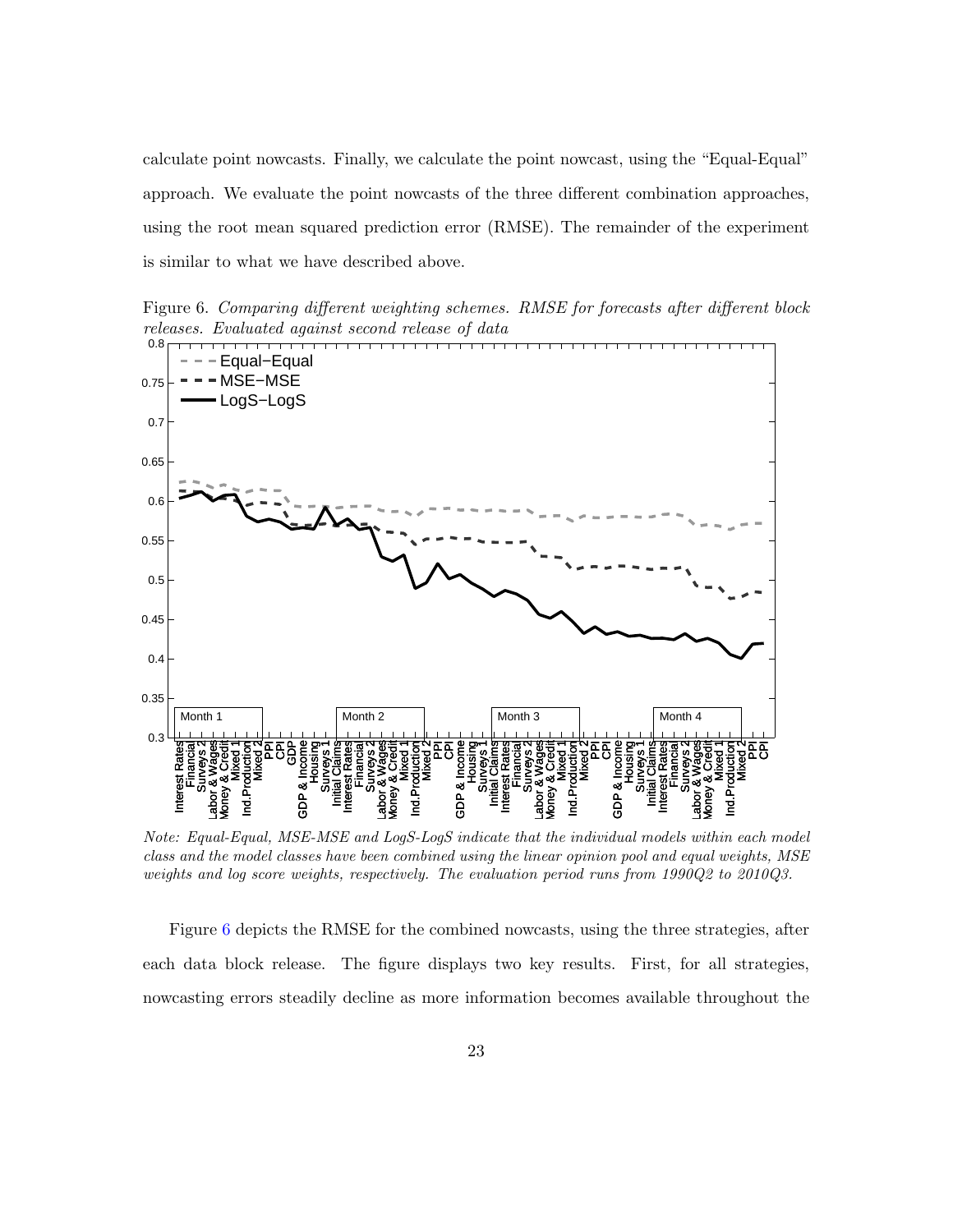quarter until the first GDP estimate is released. This result accords with the findings of earlier nowcasting experiments that used mean squared prediction error evaluation (see, e.g., [Giannone et al.](#page-28-0) [\(2008\)](#page-28-0)).

Second, the density combination approach ("LogS-LogS") performs better, in terms of RMSE, than the strategy of applying inverse MSE weights. As far as we are aware, this is a new finding in the nowcasting literature. We believe this result is linked to the properties of the log score weights, in particular, that they distinguish more sharply between forecasts from different models than inverse MSE weights. Comparing figure [2](#page-16-0) and figure [7](#page-36-0) in the appendix, we see that as new information arrives during the quarter, the log score weights adapt faster than the inverse MSE weights. This does not a priori need to improve the nowcasts, but we may argue that in our case log score weighting attaches higher weight to models with new and relevant information than alternative weighting approaches.

#### 5.4.3 Alternative benchmark vintages

The choice of benchmark vintage is a key issue in any application using real-time vintage data (see [Croushore](#page-27-9) [\(2006\)](#page-27-9) for a survey of forecasting with real-time macroeconomic data). In our application, we use the second release of the GDP estimate as a benchmark. Figure [8](#page-37-0) in the appendix shows results with, respectively, the fifth release of GDP and the last available vintage of GDP as benchmarks. Clearly the figures show that the nowcasting performance of the different model classes varies with the choice of benchmark vintage. Hence, the weights attached to the different model classes also vary. However, the result that the density combination nowcast always performs well is robust.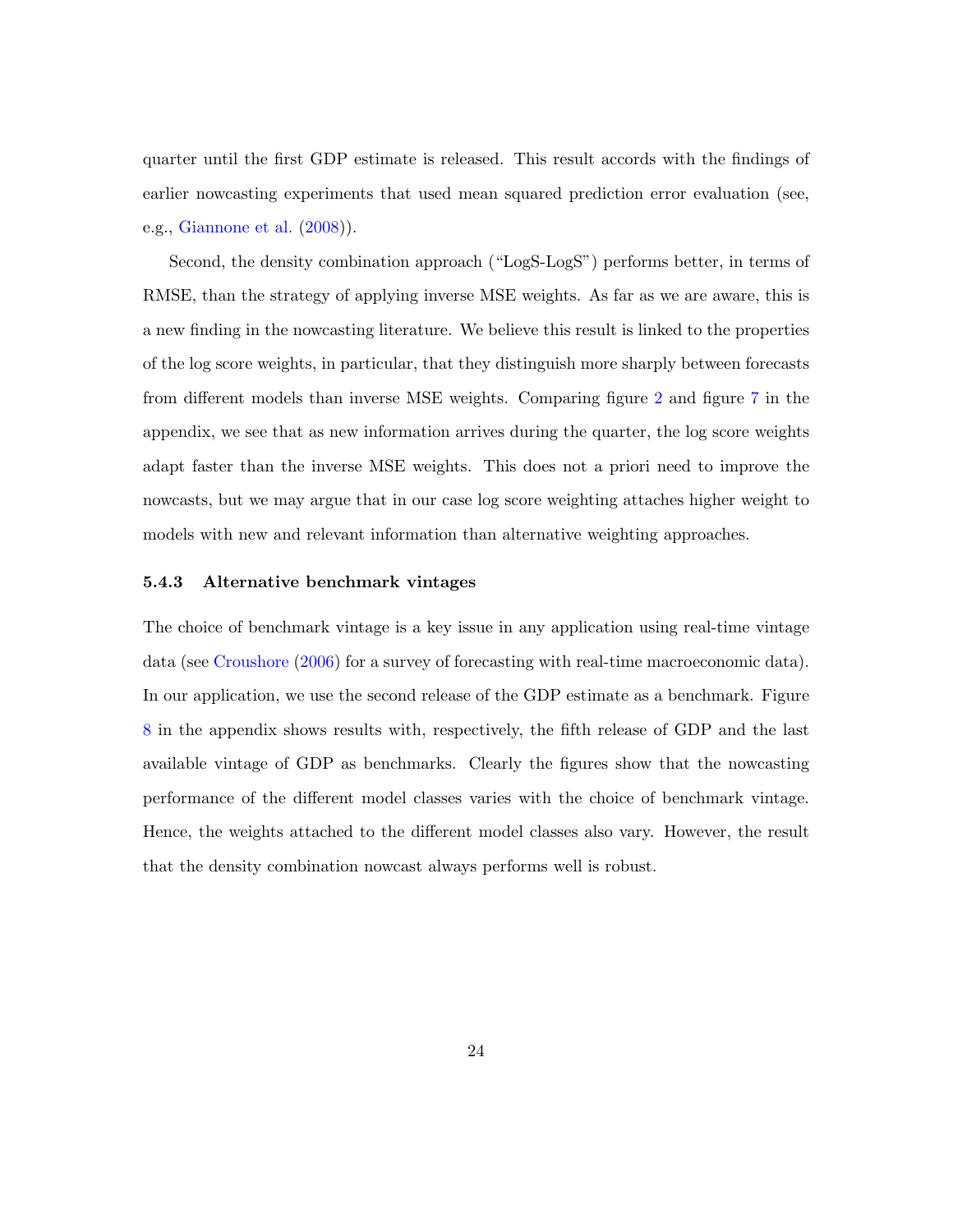# 6 Conclusion

In this paper we have used a density combination framework to produce combined density nowcasts for U.S. quarterly GDP growth. We use a system of three different model classes widely used for short-term forecasting: bridge equation models, factor models and mixedfrequency VARs. The density nowcasts are combined in a two-step procedure. In the first step, nowcasts from all individual models within a model class are combined, using the log score to compute the weights. This yields a combined predictive density nowcast for each of the three different model classes. In the second step, these three predictive densities are combined into a single density nowcast, again using log score weights. The density nowcasts are updated for every new data release during a quarter until the first estimate of GDP is available. Our recursive nowcasting exercise is applied to U.S. real-time data and evaluated for the period 1990Q2-2010Q3.

We show that log scores for the predictive densities increase almost monotonically, as new information arrives during the quarter. The densities also seem well-calibrated. In addition, while the ranking of the model classes changes during the quarter as new data are released, the combined density nowcast always performs well compared to the three model classes. Finally, the density combination approach is superior to a simple model selection strategy, and the density combination framework actually performs better, in terms of point forecast evaluation, than standard point forecast combination methods.

The results are robust to the choice of benchmark (real-time) vintage. While the nowcasting performance of different model classes may vary according to benchmark vintage, the density combination nowcast always performs well.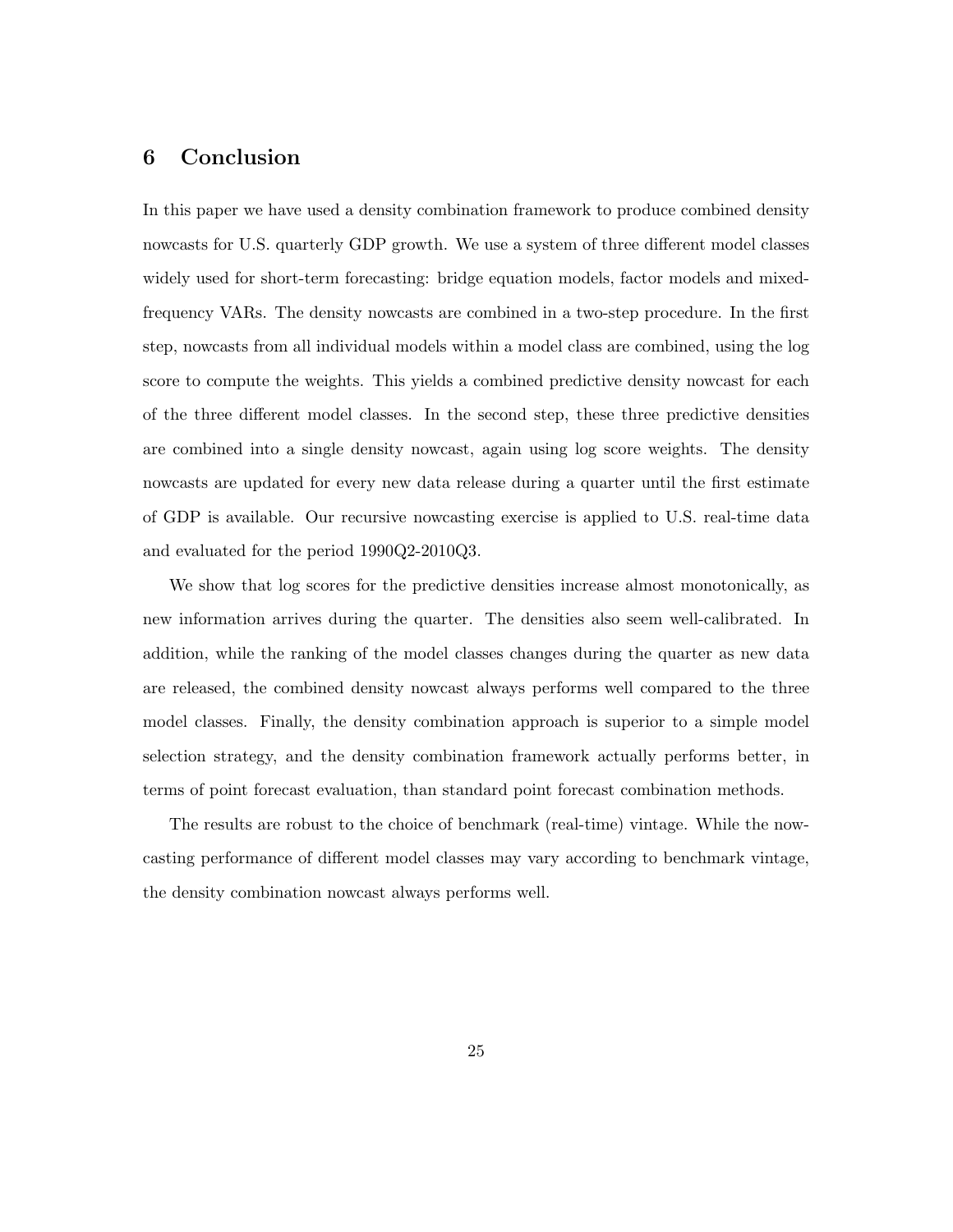# References

- <span id="page-26-5"></span>Aiolfi, M. and A. Timmermann (2006). Persistence in forecasting performance and conditional combination strategies. Journal of Econometrics 135 (1-2), 31–53.
- <span id="page-26-6"></span>Amisano, G. and R. Giacomini (2007). Comparing density foreasts via weighted likelihood ratio tests. Journal of Business and Economic Statistics 25 (2), 177–190.
- <span id="page-26-2"></span>Angelini, E., G. Camba-Mendez, D. Giannone, L. Reichlin, and G. Rünstler (2011). Shortterm forecasts of euro area GDP growth. *Econometrics Journal*  $14(1)$ , C25–C44.
- <span id="page-26-4"></span>Bache, I. W., A. S. Jore, J. Mitchell, and S. P. Vahey (2011). Combining VAR and DSGE forecast densities. Journal of Economic Dynamics and Control 35 (10), 1659–1670.
- <span id="page-26-8"></span>Baffigi, A., R. Golinelli, and G. Parigi (2004). Bridge models to forecast the euro area GDP. International Journal of Forecasting 20(3), 447-460.
- <span id="page-26-0"></span>Banbura, M., D. Giannone, and L. Reichlin (2011). Nowcasting. In M. P. Clements and D. F. Hendry (Eds.), The Oxford Handbook of Economic Forecasting. Oxford Handbooks in Economics.
- <span id="page-26-3"></span>Banbura, M. and G. Rünstler (2011). A look into the factor model black box: Publication lags and the role of hard and soft data in forecasting GDP. International Journal of Forecasting  $27(2)$ , 333-346.
- <span id="page-26-1"></span>Bates, J. and C. Granger (1969). The combination of forecasts. Operations Research Quarterly  $20(4)$ , 451–468.
- <span id="page-26-7"></span>Berkowitz, J. (2001). Testing density forecasts, with applications to risk management. Journal of Business and Economic Statistics 19 (4), 465–474.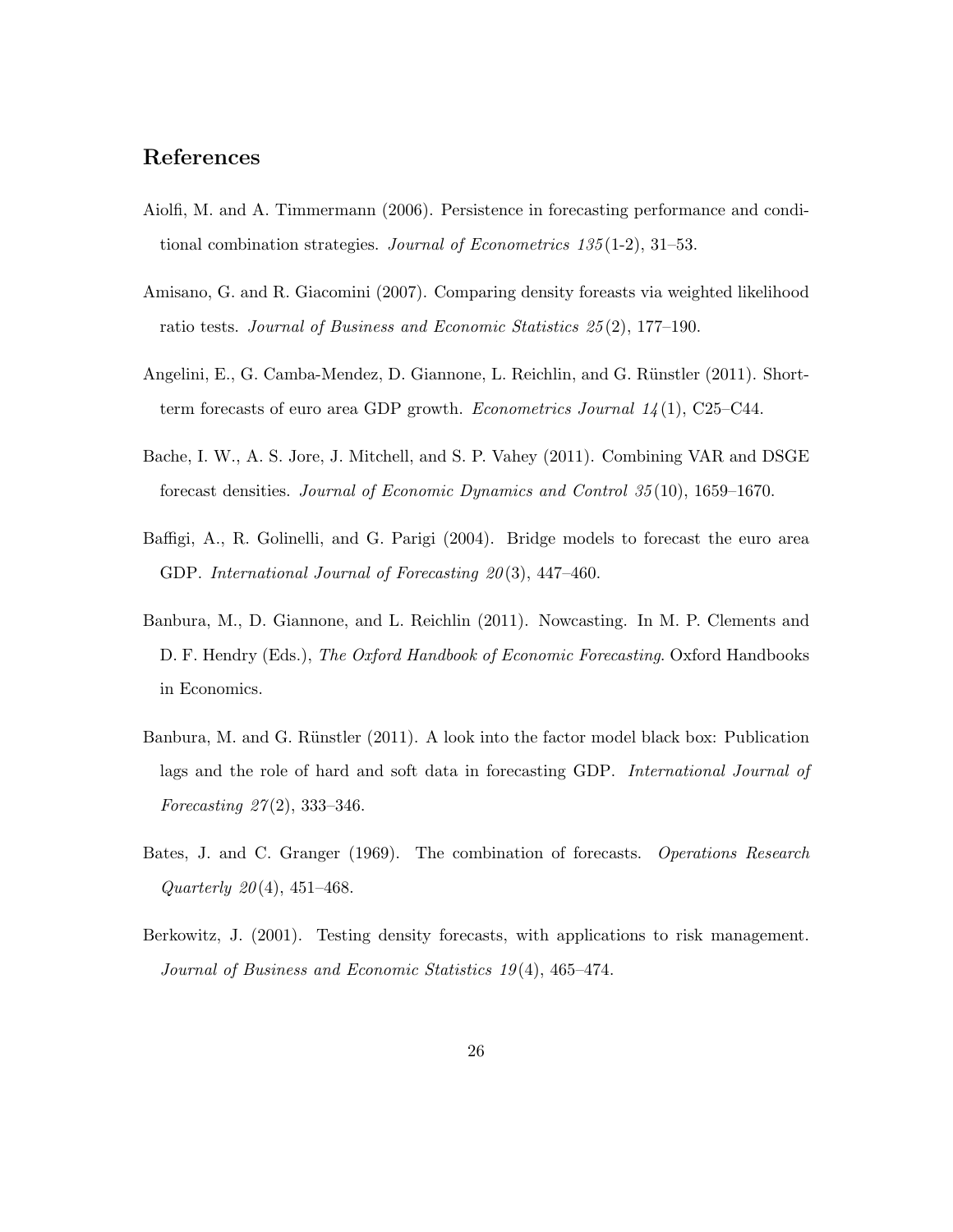- <span id="page-27-6"></span>Bjørnland, H. C., K. Gerdrup, A. S. Jore, C. Smith, and L. A. Thorsrud (2011). Weights and pools for a Norwegian density combination. The North American Journal of Economics and Finance  $22(1)$ , 61–76.
- <span id="page-27-4"></span>Clark, T. E. and M. W. McCracken (2009). Improving forecast accuracy by combining recursive and rolling forecasts. International Economic Review 50 (2), 363–395.
- <span id="page-27-5"></span>Clark, T. E. and M. W. McCracken (2010). Averaging forecasts from VARs with uncertain instabilities. Journal of Applied Econometrics  $25(1)$ , 5–29.
- <span id="page-27-7"></span>Clemen, R. T. (1989). Combining forecasts: A review and annotated bibliography. International Journal of Forecasting 5, 559–581.
- <span id="page-27-2"></span>Clements, M. P. and A. B. Galvão (2008). Macroeconomic forecasting with mixed-frequency data. Journal of Business & Economic Statistics 26, 546–554.
- <span id="page-27-3"></span>Clements, M. P. and A. B. Galvão (2009). Forecasting US output growth using leading indicators: an appraisal using MIDAS models. Journal of Applied Econometrics  $24(7)$ , 1187–1206.
- <span id="page-27-8"></span>Corradi, V. and N. R. Swanson (2006). Predictive Density Evaluation, Volume 1 of Handbook of Economic Forecasting, Chapter 5, pp. 197–284. Elsevier.
- <span id="page-27-9"></span>Croushore, D. (2006). Forecasting with Real-Time Macroeconomic Data, Volume 1 of Handbook of Economic Forecasting, Chapter 17, pp. 961–982. Elsevier.
- <span id="page-27-1"></span>Croushore, D. and T. Stark (2001). A real-time data set for macroeconomists. Journal of Econometrics  $105(1)$ , 111–130.
- <span id="page-27-0"></span>Evans, M. D. (2005). Where are we now? Real-time estimates of the macro economy. International Journal of Central Banking 1 (2), 127–175.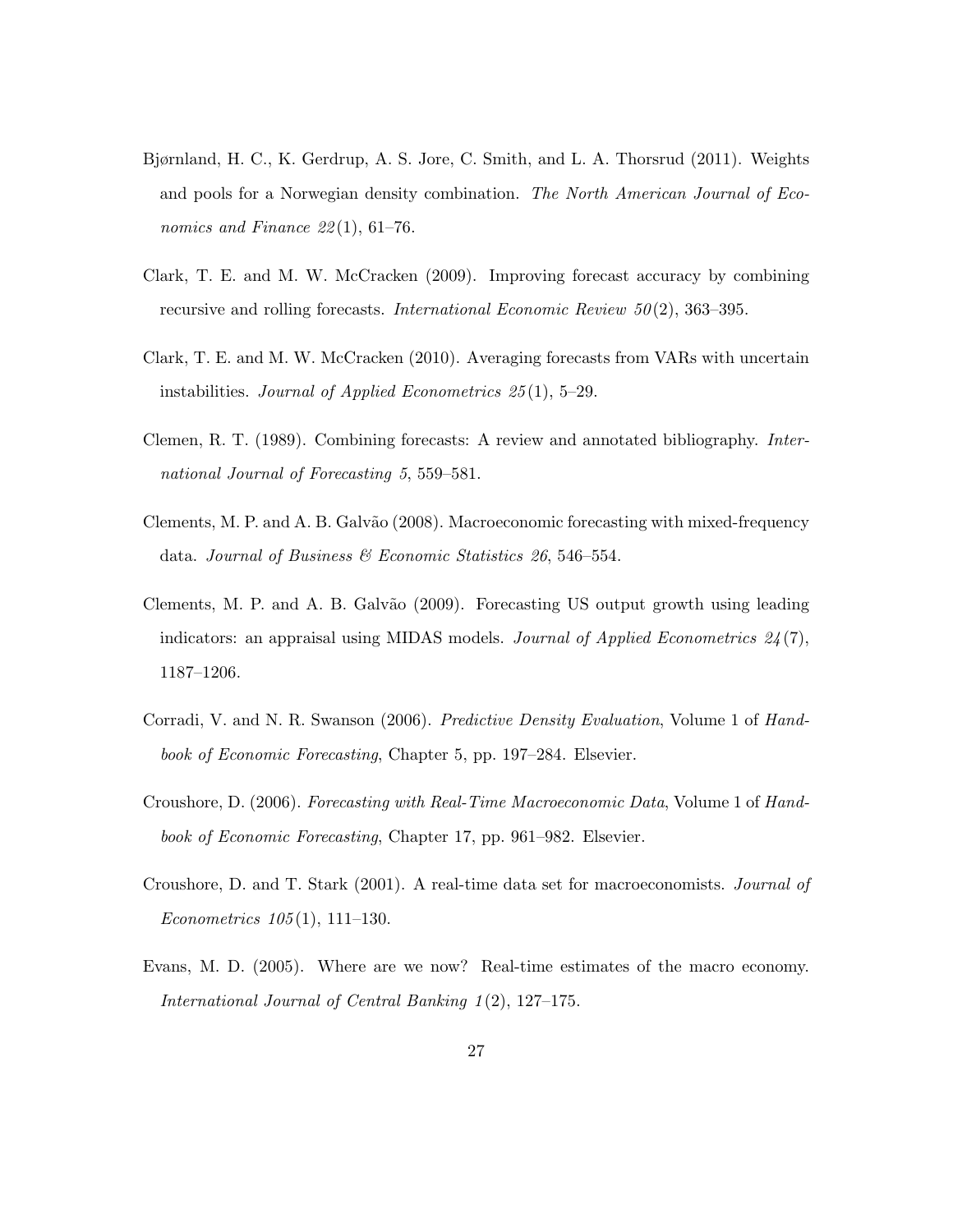- <span id="page-28-4"></span>Faust, J. and J. H. Wright (2009). Comparing Greenbook and reduced form forecasts using a large realtime dataset. Journal of Business  $\mathcal{C}$  Economic Statistics 27(4), 468–479.
- <span id="page-28-7"></span>Garratt, A., J. Mitchell, and S. P. Vahey (2009). Measuring output gap uncertainty. Reserve Bank of New Zealand Discussion Paper Series DP2009/15, Reserve Bank of New Zealand.
- <span id="page-28-5"></span>Geweke, J. and G. Amisano (2011). Optimal prediction pools. Journal of Econometrics  $164(1)$ , 130-141.
- <span id="page-28-6"></span>Ghysels, E. and J. H. Wright (2009). Forecasting professional forecasters. Journal of Business & Economic Statistics  $27(4)$ , 504-516.
- <span id="page-28-9"></span>Giannone, D., L. Reichlin, and S. Simonelli (2009). Nowcasting euro area economic activity in real time: The role of confidence indicators. National Institute Economic Re*view 210*(1), 90–97.
- <span id="page-28-0"></span>Giannone, D., L. Reichlin, and D. Small (2008). Nowcasting: The real-time informational content of macroeconomic data. Journal of Monetary Economics 55 (4), 665–676.
- <span id="page-28-1"></span>Gneiting, T. (2011). Making and evaluating point forecasts. Journal of the American Statistical Association 106 (494), 746–762.
- <span id="page-28-2"></span>Hall, S. G. and J. Mitchell (2007). Combining density forecasts. International Journal of Forecasting  $23(1)$ , 1–13.
- <span id="page-28-8"></span>Hoeting, J. A., D. Madigan, A. E. Raftery, and C. T. Volinsky (1999). Bayesian model averaging: A tutorial. Statistical Science 14 (4), 382–417.
- <span id="page-28-3"></span>Jore, A. S., J. Mitchell, and S. P. Vahey (2010). Combining forecast densities from VARs with uncertain instabilities. Journal of Applied Econometrics  $25(4)$ , 621–634.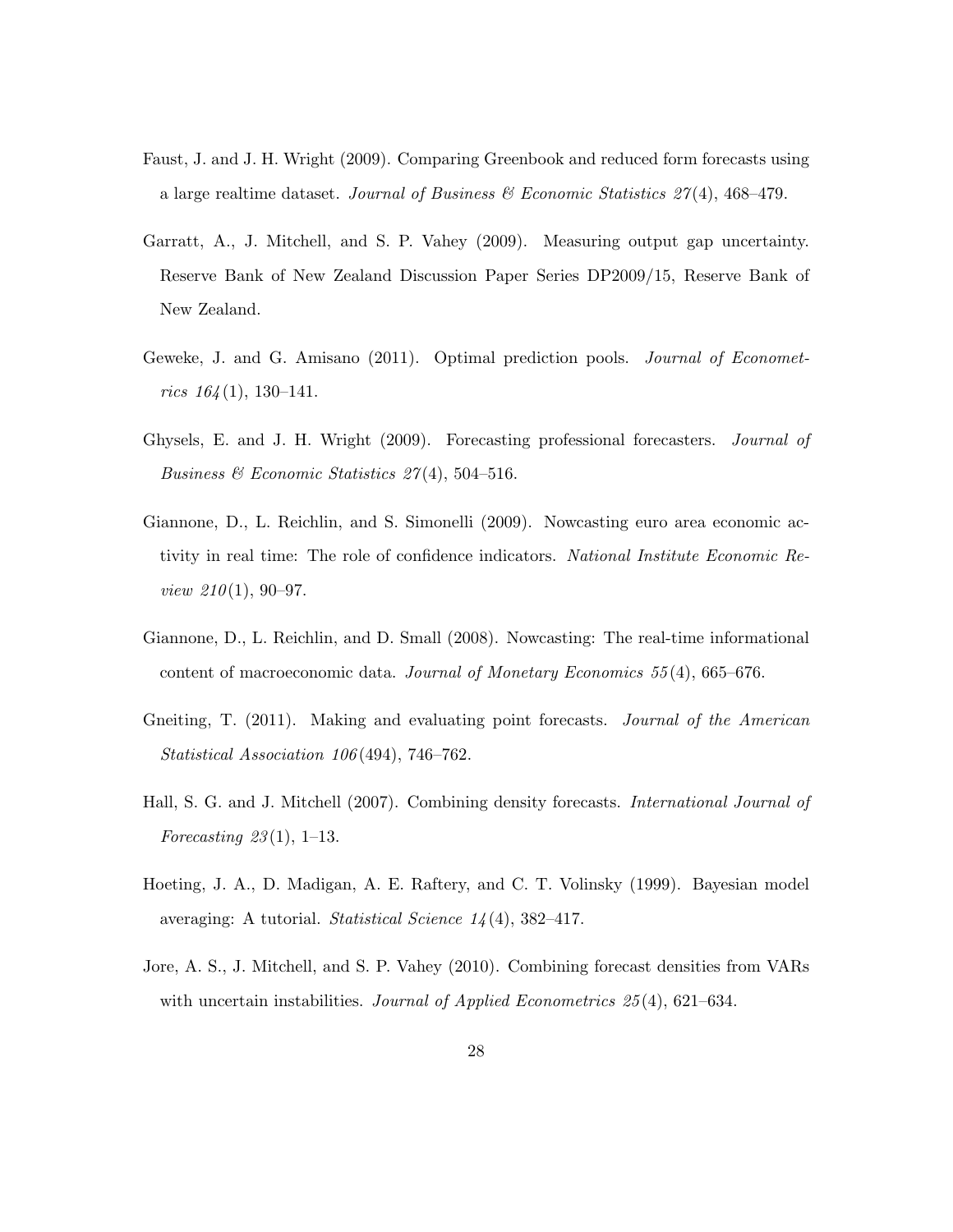- <span id="page-29-5"></span>Kascha, C. and F. Ravazzolo (2010). Combining inflation density forecasts. Journal of Forecasting  $29(1-2)$ ,  $231-250$ .
- <span id="page-29-0"></span>Kuzin, V., M. Marcellino, and C. Schumacher (2011). MIDAS vs. mixed-frequency VAR: Nowcasting GDP in the euro area. International Journal of Forecasting  $27(2)$ , 529–542.
- <span id="page-29-3"></span>Kuzin, V., M. Marcellino, and C. Schumacher (2013). Pooling versus model selection for nowcasting with many predictors: An application to German GDP. Journal of Applied Econometrics (forthcoming).
- <span id="page-29-8"></span>Mariano, R. S. and Y. Murasawa (2010). A coincident index, common factors, and monthly real GDP. Oxford Bulletin of Economics and Statistics  $72(1)$ , 27-46.
- <span id="page-29-1"></span>Mitchell, J. and S. G. Hall (2005). Evaluating, comparing and combining density forecasts using the KLIC with an application to the Bank of England and NIESR 'fan' charts of inflation. Oxford Bulletin of Economics and Statistics  $67(s1)$ , 995–1033.
- <span id="page-29-4"></span>Mitchell, J., G. L. Mazzi, and G. Montana (2013). Density nowcasts and model combination: nowcasting Euro-area GDP growth over the 2008-9 recession. Oxford Bulletin of Economics and Statistics (forthcoming).
- <span id="page-29-6"></span>Mitchell, J. and K. F. Wallis (2011). Evaluating density forecasts: forecast combinations, model mixtures, calibration and sharpness. Journal of Applied Econometrics  $26(6)$ , 1023–1040.
- <span id="page-29-7"></span>Noceti, P., J. Smith, and S. Hodges (2003). An evaluation of tests of distributional forecasts. Journal of Forecasting 22 (6-7), 447–455.
- <span id="page-29-2"></span>Rünstler, G., K. Barhoumi, S. Benk, R. Cristadoro, A. D. Reijer, A. Jakaitiene, P. Jelonek, A. Rua, K. Ruth, and C. V. Nieuwenhuyze (2009). Short-term forecasting of GDP using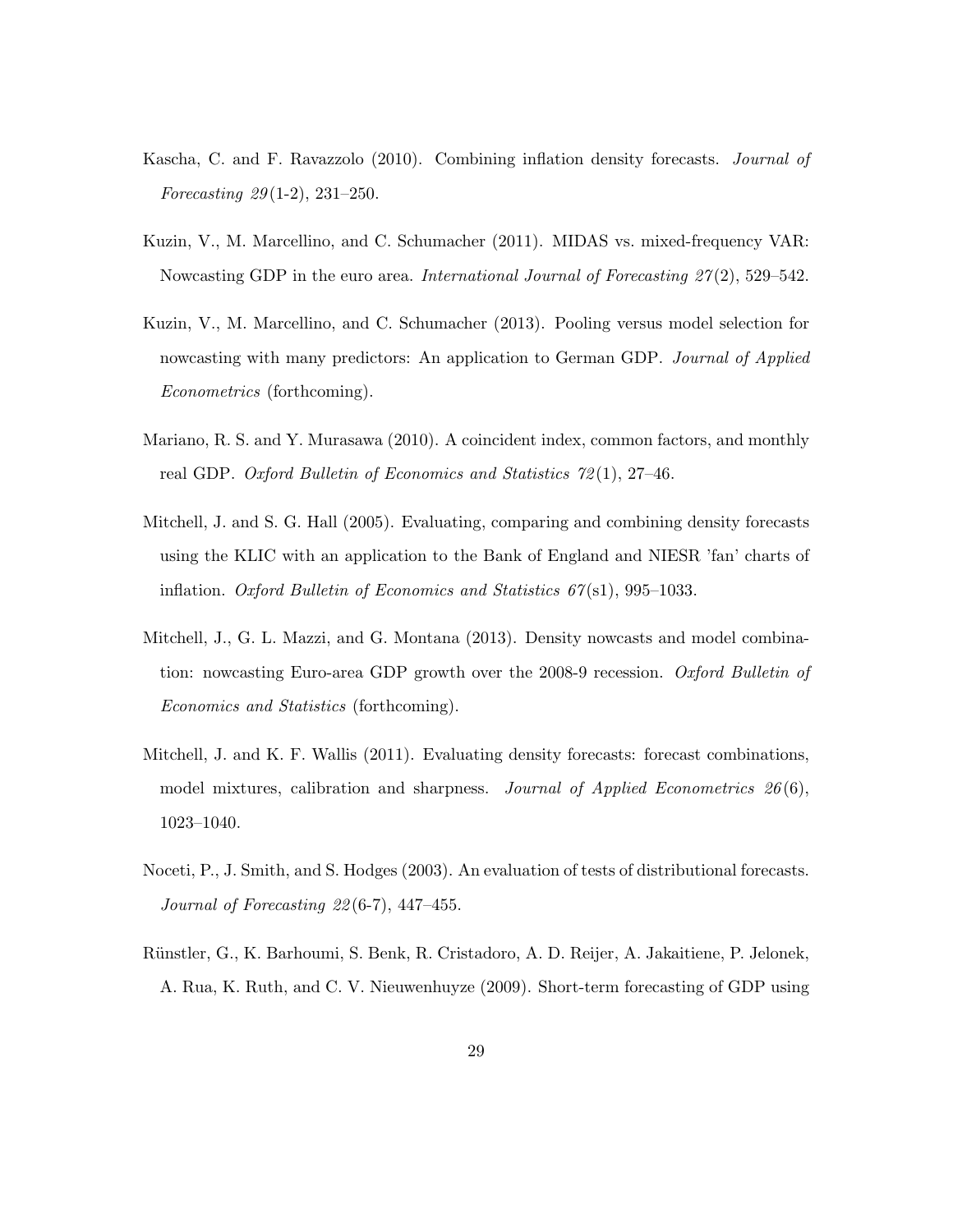large datasets: a pseudo real-time forecast evaluation exercise. Journal of Forecasting  $28(7)$ , 595–611.

- <span id="page-30-2"></span>Romer, C. D. and D. H. Romer (2000). Federal reserve information and the behavior of interest rates. American Economic Review  $90(3)$ , 429–457.
- <span id="page-30-1"></span>Stark, T. and D. Croushore (2002). Forecasting with a real-time data set for macroeconomists. Journal of Macroeconomics 24 (4), 507–531.
- <span id="page-30-6"></span>Stock, J. H. and M. W. Watson (2002). Macroeconomic forecasting using diffusion indexes. Journal of Business & Economic Statistics  $20(2)$ , 147-62.
- <span id="page-30-4"></span>Stock, J. H. and M. W. Watson (2004). Combining forecasts of output growth in sevencountry data set. Journal of Forecasting 23, 405–430.
- <span id="page-30-0"></span>Timmermann, A. (2006). Forecast combinations. In G. Elliott, C. W. J. Granger, and A. Timmermann (Eds.), Handbook of Economic Forecasting, Volume 1, pp. 136–96. Amsterdam: Elsevier.
- <span id="page-30-5"></span>Wallis, K. F. (2003). Chi-squared tests of interval and density forecasts, and the Bank of England's fan charts. International Journal of Forecasting 19 (3), 165–175.
- <span id="page-30-3"></span>Wallis, K. F. (2005). Combining density and interval forecasts: A modest proposal. Oxford Bulletin of Economics and Statistics 67(s1), 983-994.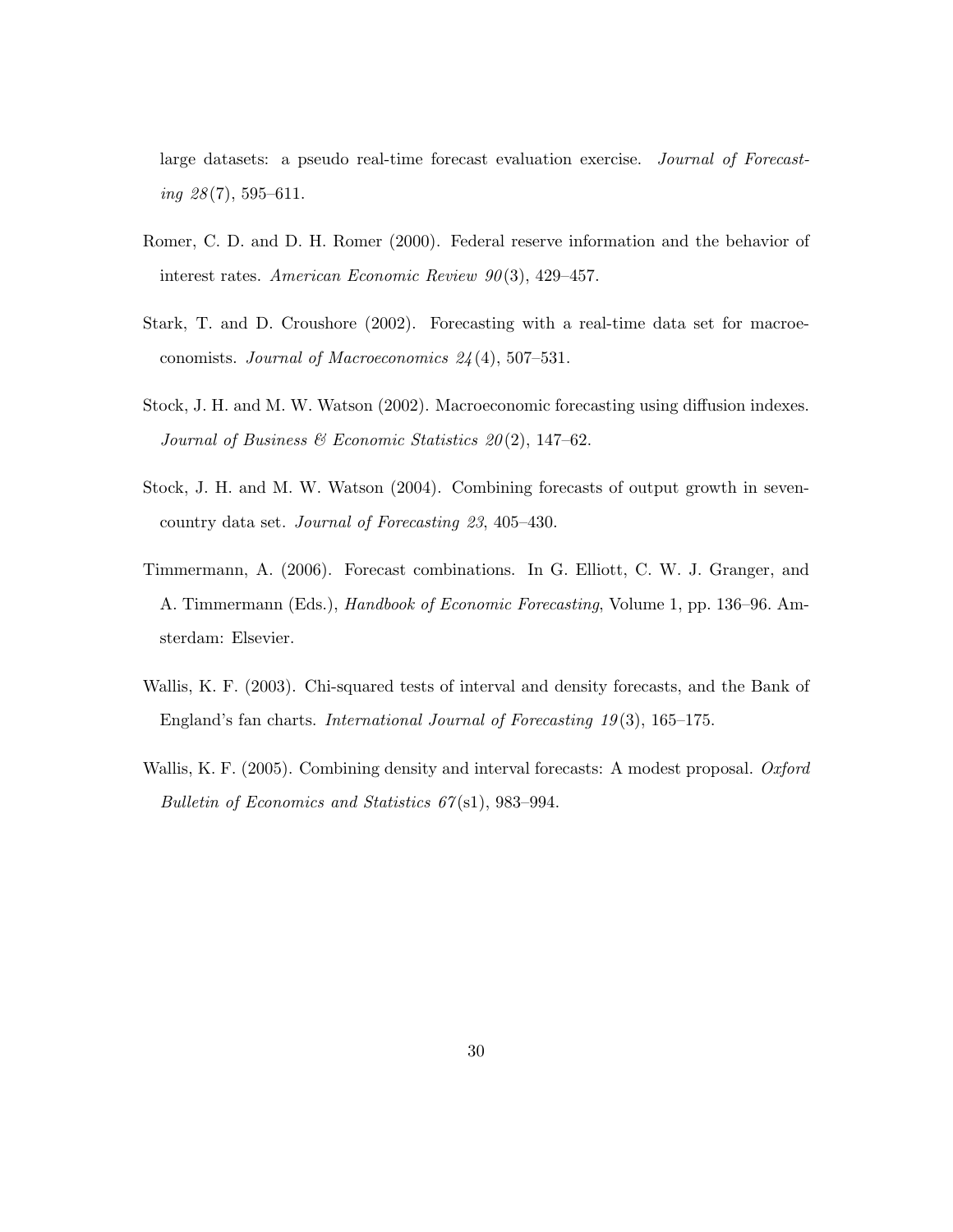# <span id="page-31-0"></span>A Models and model classes

Table [1](#page-8-0) in the main text lists the three model classes employed in the nowcasting experiment. A brief description of the estimation and simulation procedure for each model class is given below.

### A.1 Bridge equations (Bridge)

A bridge equation is estimated from quarterly aggregates of monthly data. Monthly indicators are typically available earlier than GDP growth (as described in table [2](#page-13-0) and appendix [C\)](#page-38-0). When nowcasting, we want to exploit this information. Following the notation in [Kuzin](#page-29-3) [et al.](#page-29-3) [\(2013\)](#page-29-3), quarterly GDP growth is denoted  $y_{t_q}$ , where  $t_q$  is the quarterly time index  $t_q = 1, 2, 3, \ldots, T_q$  and  $T_q$  is the sample length of quarterly GDP growth. GDP growth can also be expressed at a monthly frequency by setting  $y_{t_m} = y_{t_q}$ , which holds for the monthly time index  $t_m = 3, 6, 9, \ldots, T_m$  with  $T_m = 3T_q$ . Let  $x_{i,t_m}$  denote a generic stationary monthly indicator, transformed to correspond to a quarterly quantity when observed at the end of the quarter, that is when  $t_m = 3, 6, 9, \ldots, T_m$ . Predictions of quarterly GDP growth,  $y_{t_q}$  are then obtained in two steps. First, monthly indicators  $x_{i,t_m}$  are forecasted over the remainder of the quarter using a simple univariate autoregression  $(AR(1))$ . In a second estimation step, the quarterly growth rate of GDP,  $y_{t_q}$ , is regressed on the resulting values using the bridge equation:

<span id="page-31-1"></span>
$$
y_{t_q} = y_{t_m} = \alpha + \beta' x_{i,t_m} + e_{t_m}, \qquad e_{t_m} \sim N(0, \Sigma_e)
$$
\n
$$
(3)
$$

which holds for  $t_m = 3, 6, 9, \ldots, T_m$ 

Forecasts are constructed, conditional on the estimated parameters and the transformed monthly indicator forecasts. See [Baffigi et al.](#page-26-8)  $(2004)$  and [Angelini et al.](#page-26-2)  $(2011)$  for a more detailed discussion of alternative bridge equations.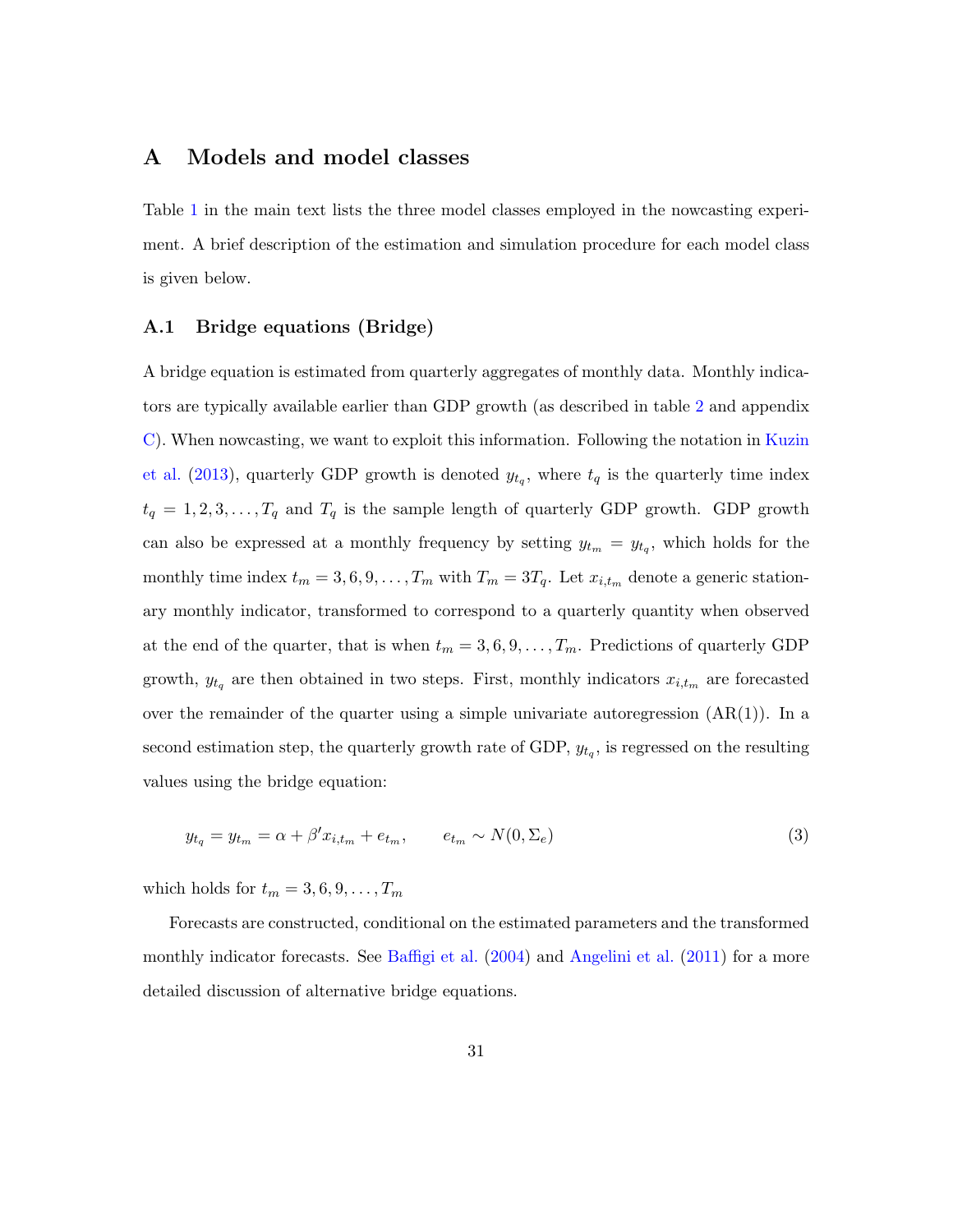#### A.2 Mixed-frequency vector autoregressive models (MF-VAR)

In contrast to the bridge equation methodology, the MF-VAR methodology takes into account the possible joint dynamics between the particular indicator used and GDP growth. MF-VARs has recently attracted increased research interest (see, e.g., [Giannone et al.](#page-28-9) [\(2009\)](#page-28-9), [Mariano and Murasawa](#page-29-8) [\(2010\)](#page-29-8) and [Kuzin et al.](#page-29-0) [\(2011\)](#page-29-0)).

The intuitive appeal of the MF-VAR approach is that it operates at the highest sampling frequency of the time series included in the model, while the lower frequency variables are interpolated according to their stock-flow nature. We specify one bivariate MF-VAR model for each of the leading indicators, together with unobserved monthly GDP.

The estimation framework follows the procedure outlined in [Kuzin et al.](#page-29-0) [\(2011\)](#page-29-0), and we refer to their work for details. In brief, we work with the following time-aggregation restriction, to relate unobserved month-on-month GDP growth,  $y_{t_m}^*$ , to observed quarterly growth of GDP,  $y_{t_q}$ 

$$
y_{t_q} = y_{t_m} = \frac{1}{3} y_{t_m}^* + \frac{2}{3} y_{t_m-1}^* + y_{t_m-2}^* + \frac{2}{3} y_{t_m-3}^* + \frac{1}{3} y_{t_m-4}^* \tag{4}
$$

which holds for  $t_m = 3, 6, 9, \ldots, T_m$ .

The joint dynamics between the latent month-on-month growth of GDP,  $y_{t_m}^*$ , and the corresponding monthly indicator,  $x_{i,t_m}$ , are modeled as simple bivariate VARs. Each VAR is specified with one lag only, and the forecasts are generated by iterating the VAR process forward.

As described in [Kuzin et al.](#page-29-0) [\(2011\)](#page-29-0), the high-frequency VAR, together with the timeaggregation restriction, can be cast in state-space form and estimated by maximum likelihood. In this framework, the Kalman filter can handle missing values at the end of the sample and address the mixed-frequency nature of the data.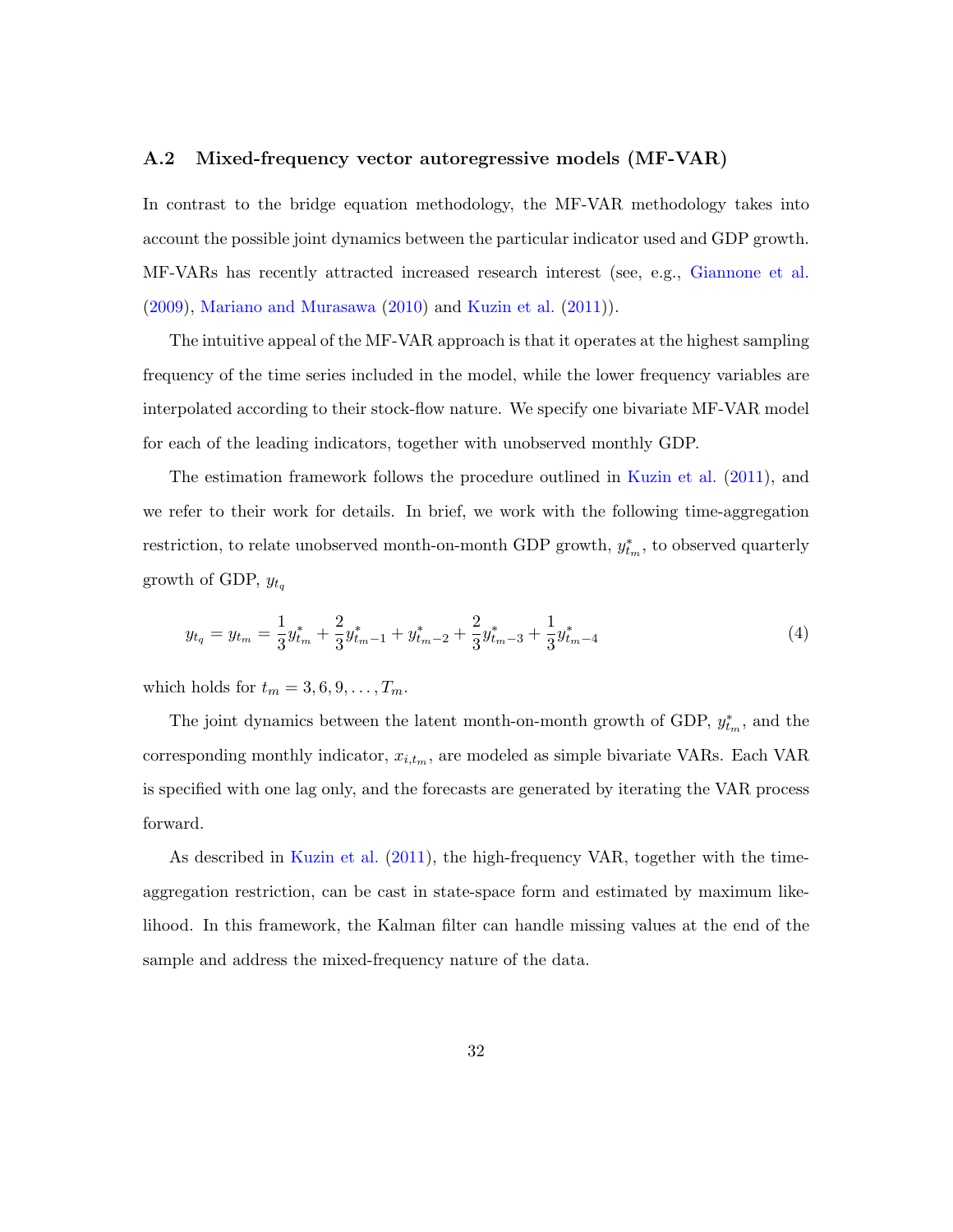#### <span id="page-33-2"></span>A.3 Factor models (FM)

Factor models summarize the information contained in large datasets by reducing the parameter space (see, e.g., [Stock and Watson](#page-30-6) [\(2002\)](#page-30-6)). The factor model specification we employ is similar to [Giannone et al.](#page-28-0) [\(2008\)](#page-28-0) (see also Banbura and Rünstler [\(2011\)](#page-26-3) for an extension. Assume we have a vector of  $n$  observable and stationary monthly variables  $X_{t_m} = (x_{1,t_m}, \ldots, x_{n,t_m})'$  which have been standardized to have mean equal to zero and variance equal to one. The monthly variables are transformed so as to correspond to a quarterly quantity when observed at the end of the quarter (i.e., when  $t_m = 3, 6, 9, \ldots, T_m$ ). The factor model is then given by the following two equations:

<span id="page-33-0"></span>
$$
X_{t_m} = \chi_{t_m} + \xi_{t_m} = \Lambda F_{t_m} + \xi_{t_m}, \qquad \xi_{t_m} \sim N(0, \Sigma_{\xi})
$$
\n
$$
\tag{5}
$$

<span id="page-33-1"></span>
$$
F_{t_m} = \sum_{i=1}^{p} A_i F_{t_m - i} + B u_{t_m}, \qquad u_{t_m} \sim N(0, I_u)
$$
\n(6)

Equation [5](#page-33-0) relates the monthly time series  $X_{t_m}$  to a common component  $\chi_{t_m}$  plus an idiosyncratic component  $\xi_{t_m} = (\xi_{1,t_m}, \ldots, \xi_{n,t_m})'$ . The former is given by an  $r \times 1$  vector of latent factors  $F_{t_m} = (f_{1,t_m}, \ldots, f_{r,t_m})'$  times an  $n \times r$  matrix of factor loadings  $\Lambda$ , while the latter is assumed to be multivariate white noise. Equation [6](#page-33-1) describes the law of motion for the latent factors with lags  $1, \ldots, p$ . The factors are driven by q-dimensional standardized white noise  $u_{t_m}$ , where B is an  $r \times q$  matrix, and where  $q \leq r$ . Finally,  $A_1, \ldots, A_p$  are  $r \times r$ matrices of parameters.

The factor model, equations  $5$  and  $6$ , is estimated in a two-step procedure using principal components and the Kalman filter. The unbalanced part of the data set can be incorporated through the use of the Kalman filter, where missing monthly observations are interpreted as having an infinitely large noise to signal ratio. For more details about this estimation procedure, see [Giannone et al.](#page-28-0) [\(2008\)](#page-28-0).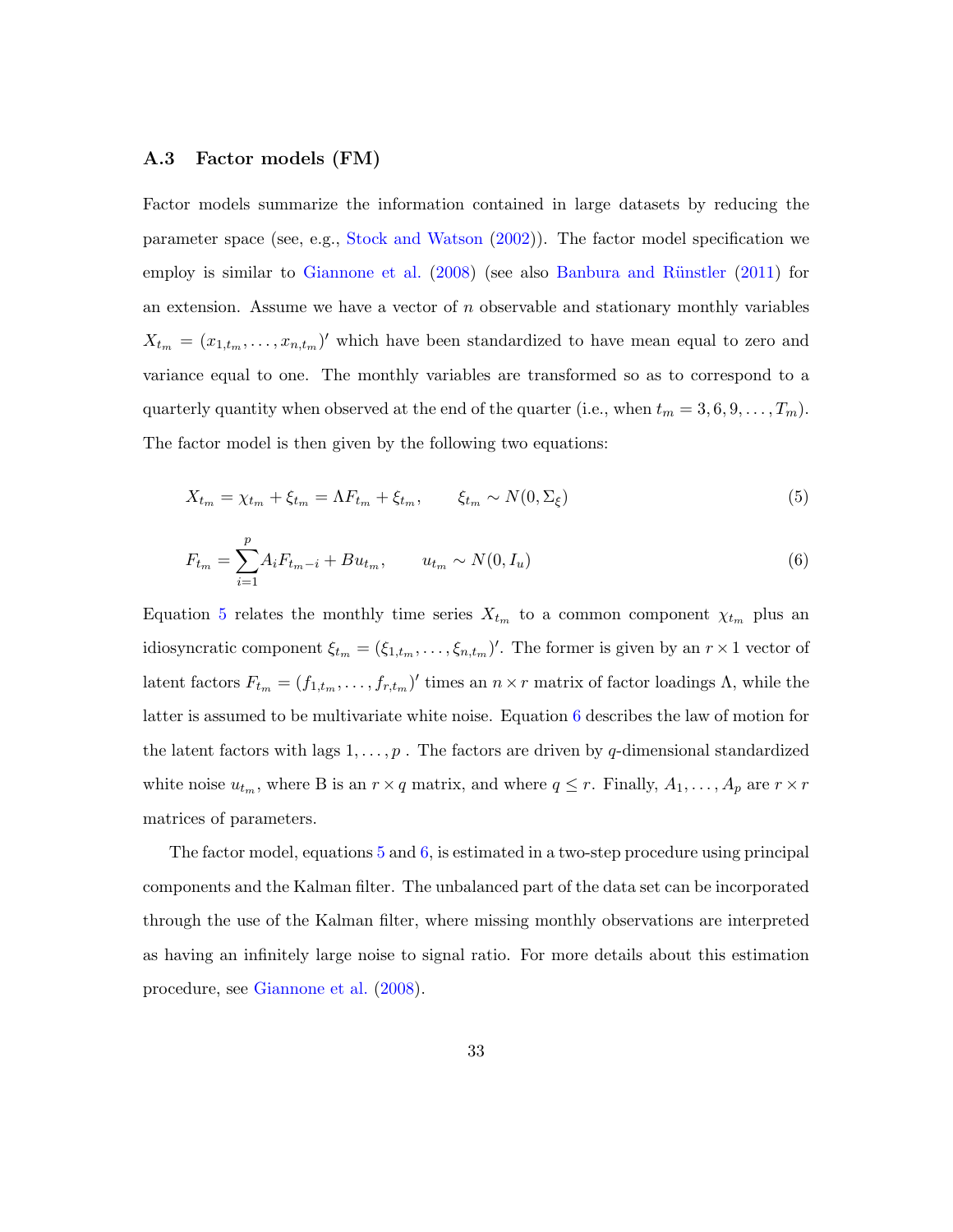Finally, predictions of quarterly GDP growth,  $y_{t_q}$ , are then obtained in same way as for the bridge equations. Now the monthly factors  $F_{t_m}$  are forecasted over the remainder of the quarter using equation [6.](#page-33-1) Then the quarterly growth rate of GDP,  $y_{t_q}$  is regressed on the resulting factor values, that is, by replacing  $x_{i,t_m}$  in equation [3](#page-31-1) (bridge equation) with the factors,  $F_{t_m}$ :

<span id="page-34-0"></span>
$$
y_{t_q} = y_{t_m} = \alpha + \beta' F_{t_m} + e_{t_m}, \qquad e_{t_q} \sim N(0, \Sigma_e)
$$
\n
$$
(7)
$$

which holds for  $t_m = 3, 6, 9, \ldots, T_m$  and where  $\beta$  is an  $r \times 1$  vector of parameters.

Forecasts of GDP growth are constructed, conditional on the estimated parameters and the forecasted factors in equation [7.](#page-34-0)

### A.4 Constructing densities

To take account of both parameter and forecast uncertainty we apply a bootstrapping procedure to all models. All models can be represented in a state space form by suitable reformulations and restrictions on the different parameter vectors.

For simplicity, we describe our bootstrapping procedure in terms of the state space representation given in equations [5](#page-33-0) and [6](#page-33-1) and the bridge equation [7.](#page-34-0) For each model within each model class, we first follow the estimation steps described in section [A.3.](#page-33-2) This yields the parameters:  $A^0 = [A_1, \ldots, A_p], u^0, \xi^0$ , and  $\Lambda^0$ . In addition, for the Bridge equation and the Factor model class, we have  $\alpha^0$ ,  $\beta^0$ , and  $e^0$ . Let  $y_{h_q}$  denote the forecast vector for quarterly GDP growth  $h_q$  quarters ahead. Then, for  $i = 1, ..., 2000$ :

- 1. Simulate  $\tilde{F}_{t_m} = A^0 \tilde{F}_{t_m-1} + B u_{t_m}^*$ , where  $u_{t_m}^*$  is re-sampled from  $u^0$
- 2. Simulate  $\tilde{X}_{t_m} = \Lambda^0 \tilde{F}_{t_m} + \xi_{t_m}^*$ , where  $\xi_{t_m}^*$  is re-sampled from  $\xi^0$
- 3. Based on  $\tilde{X}_{t_m}$ , re-estimate the model to get:  $\Lambda^i$ ,  $F^i$  and  $A^i$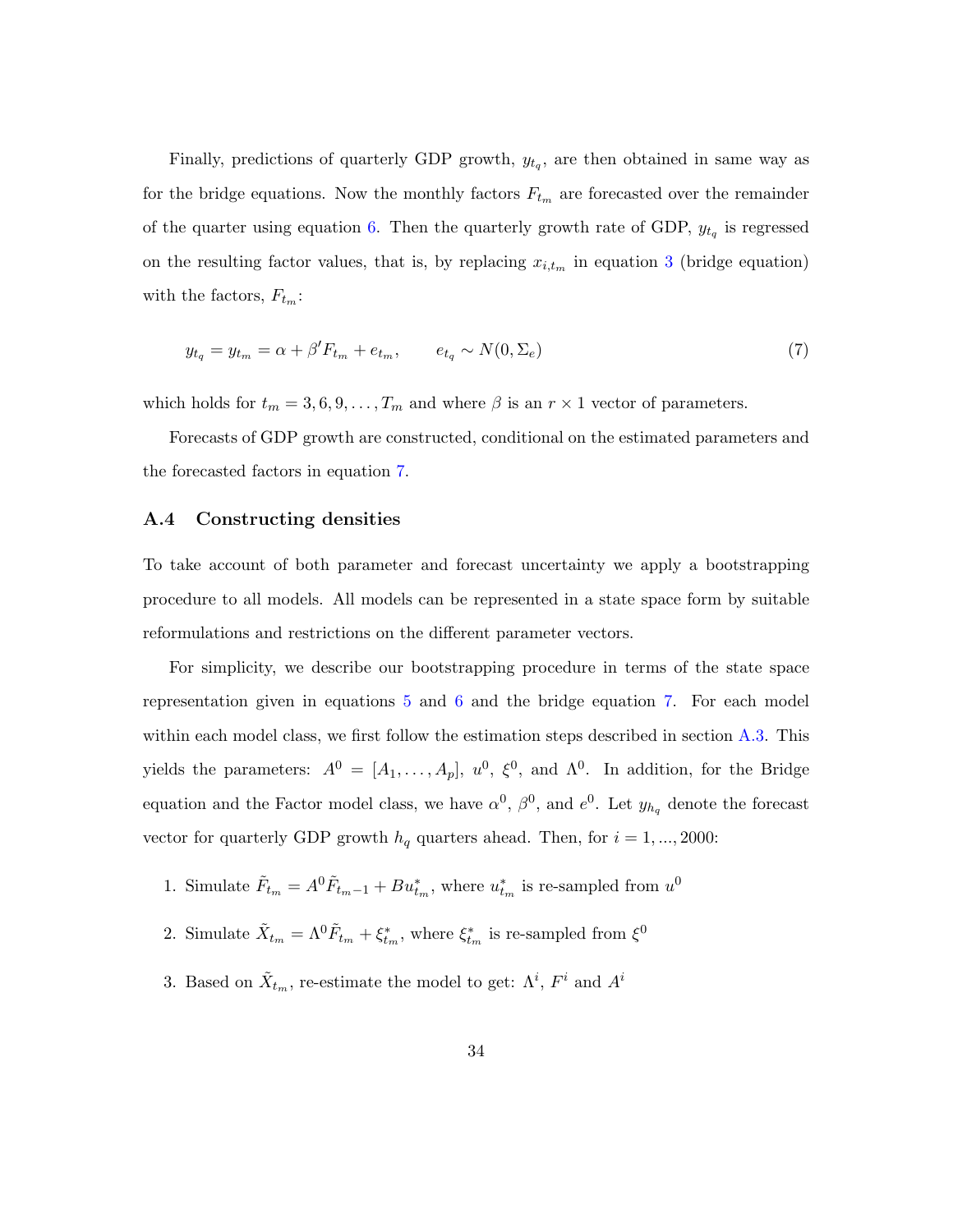- 4. Forecast  $F^i$  h<sub>m</sub>-months ahead, where  $h_m = 3h_q, 3h_q 1$  or  $3h_q 2$  (depending on the number of available monthly observations), using  $\Lambda^i$  and  $A^i$  and take into account forecast uncertainty by re-sampling from  $u^0$ . Let  $F^i_{h_m}$  denote the simulated forecasts
	- Bridge equation models and Factor models:  $F_{h_m}^i$  denote, respectively, forecast of the indicator variable and of the monthly factors.
		- (a) Estimate  $\alpha^i$ ,  $\beta^i$  based on  $F^i$
		- (b) Forecast  $y_{h_q}^i$  conditional on  $\alpha^i$ ,  $\beta^i$ , and  $F_{h_m}^i$ , where forecast uncertainty is taken into account by re-sampling from  $e^0$
	- MF-VAR class:  $F_{h_m}^i$  denote forecasts of month-to-month GDP growth. Forecasts of quarterly GDP growth can be obtained by feeding  $F_{h_m}^i$  through the observation equation to get  $y_{h_q}^i$
	- Save  $y_{h_q}^i$
- 5. Return to 1 (2000 times)
- 6. Construct the combined predictive density by applying a kernel smoothing function on the vector  $y_{h_q}^i$ , evaluated on 401 equally spaced points.

The bootstrapping procedure takes into account that we use generated regressors in the models. For the MF-VARs the procedure is particularly time consuming, as the likelihood must be maximized at each simulation step (step 3 above). We therefore simplify the simulation steps 1 to 3 for this model class. Hence,  $F<sup>i</sup>$  is re-sampled based on the time series of the covariance matrix of the state variables (assuming a multivariate normal distribution), computed with the Kalman Filter when estimating  $F^0$ .  $A^i$  is then re-sampled by applying OLS using  $F^i$ . Still, as we use 244 models in total, the whole forecasting experiment, which involves re-estimation and simulation of every model for every new block and vintage of data (55 blocks, 82 vintages), involves considerable computation time.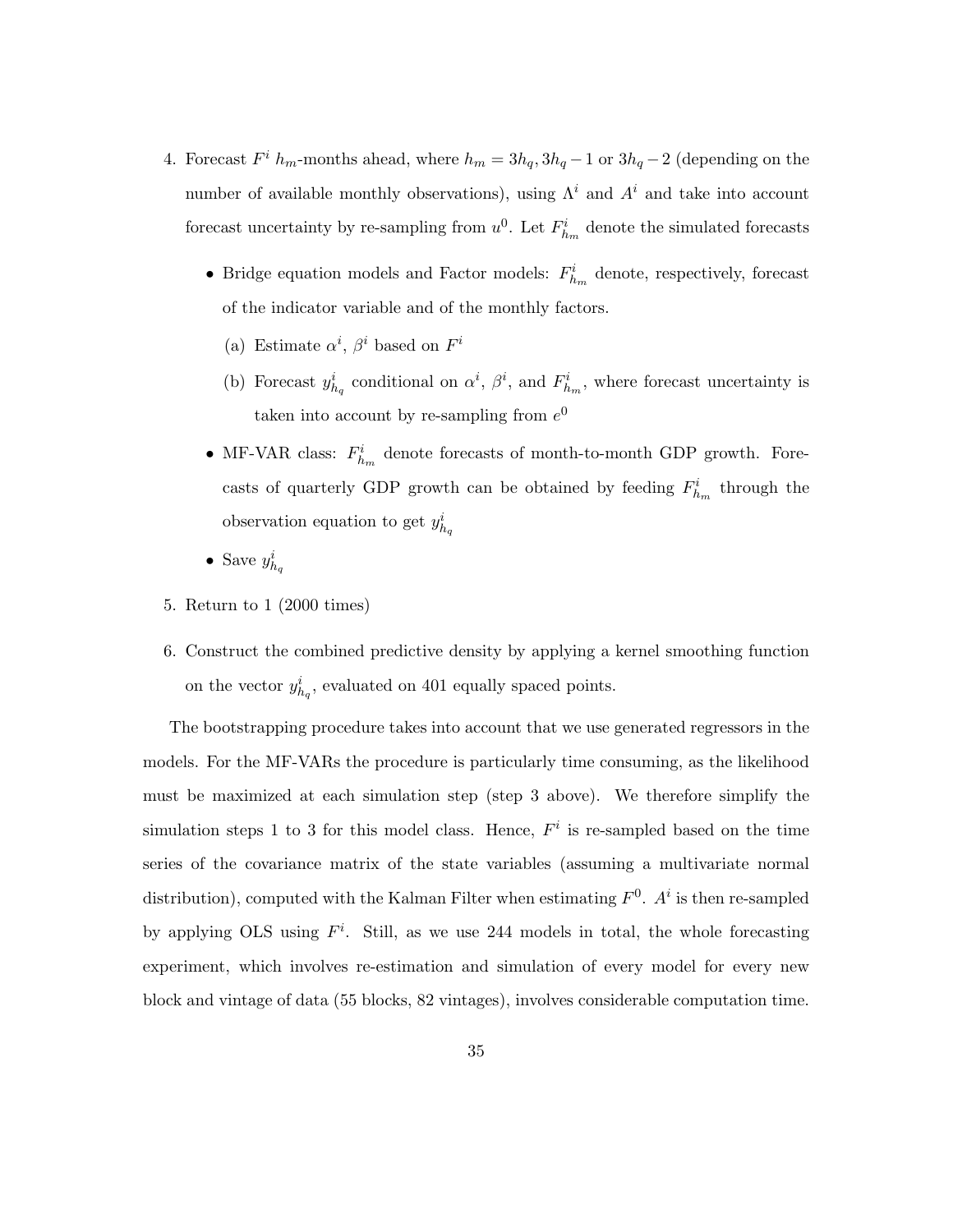# B Robustness

<span id="page-36-0"></span>



Note: The nowcasts from the individual models and model classes have been combined using the linear opinion pool and inverse MSE weights. The evaluation period runs from 1990Q2 to 2010Q3.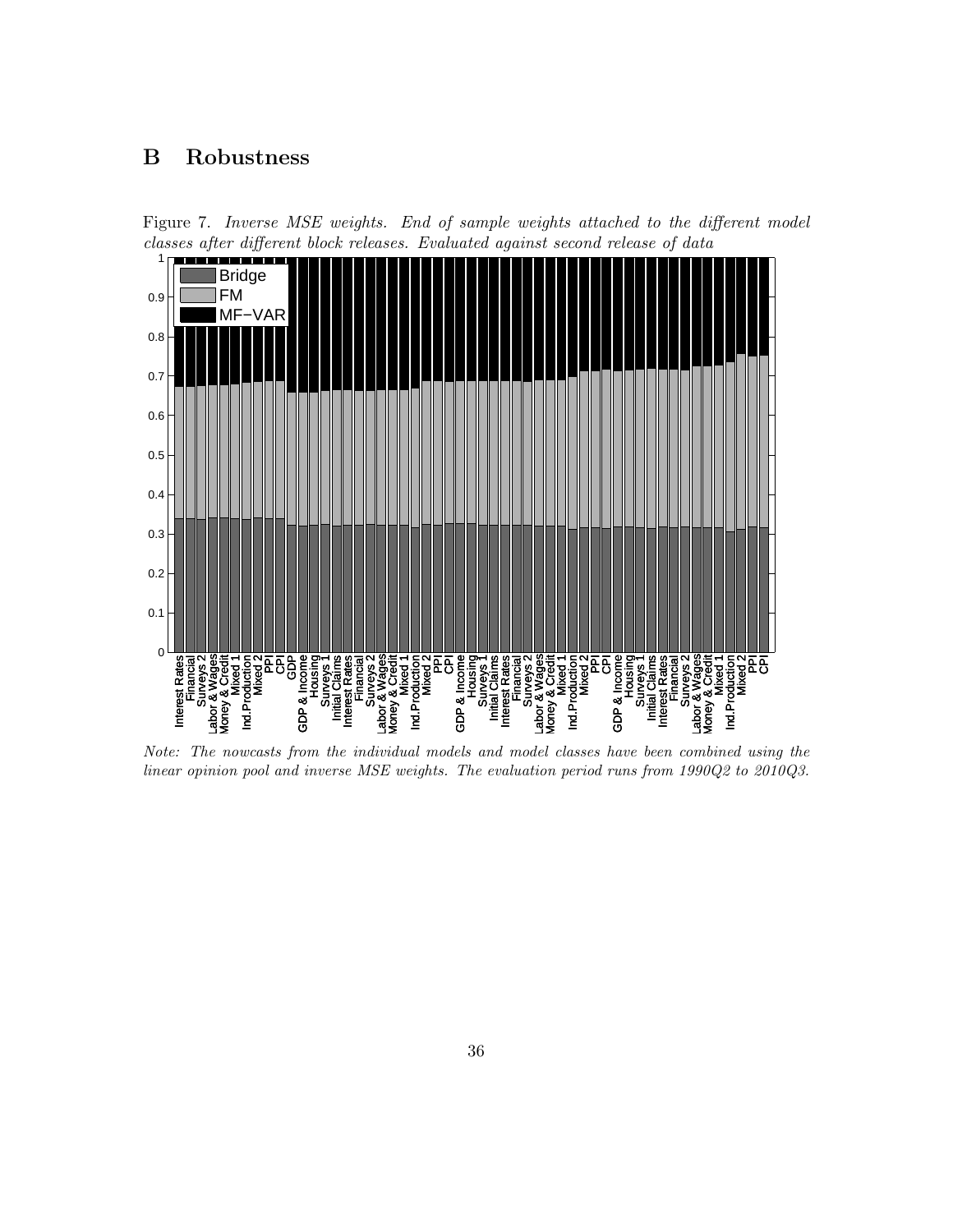

<span id="page-37-0"></span>Figure 8. Results evaluated against fifth release and last available vintage of GDP.

Note: The nowcasts from the individual models and model classes have been combined using the linear opinion pool and log score weights. The evaluation period runs from 1990Q2 to 2010Q3.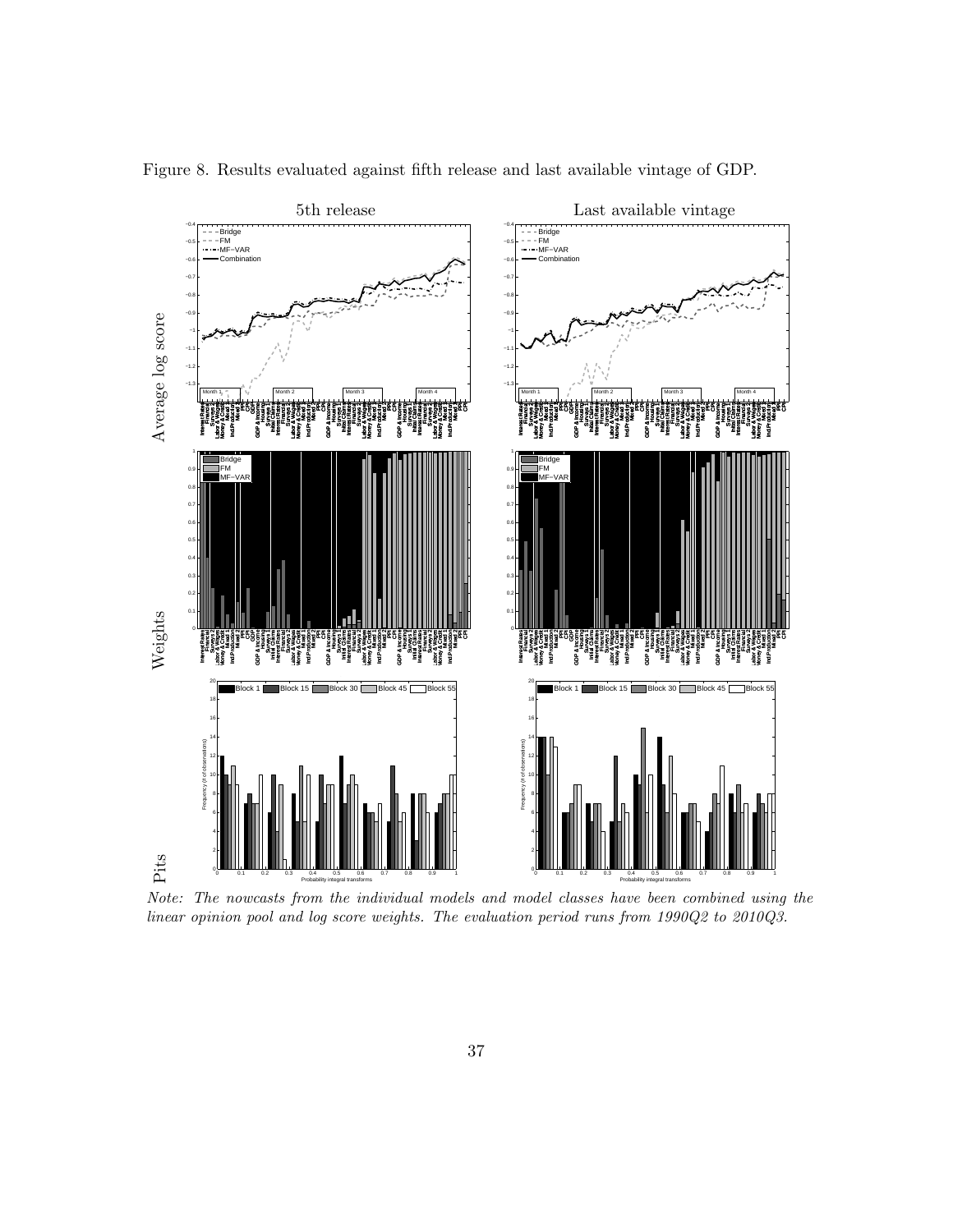# <span id="page-38-0"></span>C Data description

| Block        | <b>Block Name</b>            | Description                                                                                                     | <b>Publication Lag</b> | <b>Start Vintage</b>     |
|--------------|------------------------------|-----------------------------------------------------------------------------------------------------------------|------------------------|--------------------------|
| $\mathbf{1}$ | Interest Rates               | Federal funds rate                                                                                              | One month              | Last vintage             |
| $\mathbf{1}$ | Interest Rates               | 3 month Treasury Bills                                                                                          | One month              | Last vintage             |
| 1            | Interest Rates               | 6 month Treasury Bills                                                                                          | One month              | Last vintage             |
| $\mathbf{2}$ | Financials                   | Spot USD/EUR                                                                                                    | One month              | Last vintage             |
| $\mathbf{2}$ | Financials                   | Spot USD/JPY                                                                                                    | One month              | Last vintage             |
| 2            | Financials                   | Spot USD/GBP                                                                                                    | One month              | Last vintage             |
| $\mathbf{2}$ | Financials                   | Spot USD/CAD                                                                                                    | One month              | Last vintage             |
| $\mathbf{2}$ | Financials                   | Price of gold on the London market                                                                              | One month              | Last vintage             |
| 2            | Financials                   | NYSE composite index                                                                                            | One month              | Last vintage             |
| $\mathbf{2}$ | Financials                   | Standard & Poors 500 composite index                                                                            | One month              | Last vintage             |
| $\mathbf{2}$ | Financials                   | Standard & Poors dividend yield                                                                                 | One month              | Last vintage             |
| 2            | Financials                   | Standard & Poors P/E Ratio                                                                                      | One month              | Last vintage             |
| $\mathbf{2}$ | Financials                   | Moodys AAA corporate bond yield                                                                                 | One month              | Last vintage             |
| $\mathbf{2}$ | Financials                   | Moodys BBB corporate bond yield                                                                                 | One month              | Last vintage             |
| 2            | Financials                   | WTI Crude oil spot price                                                                                        | One month              | Last vintage             |
| 3            | Surveys 2                    | Purchasing Managers Index (PMI)                                                                                 | One month              | 03.03.1997               |
| 3            | Surveys 2                    | ISM mfg index, Production                                                                                       | One month              | 02.11.2009               |
| 3            | Surveys 2                    | ISM mfg index, Employment                                                                                       | One month              | 02.11.2009               |
| 3            | Surveys 2                    | ISM mfg index, New orders                                                                                       | One month              | 02.11.2009               |
| 3            | Surveys 2                    | ISM mfg index, Inventories                                                                                      | One month              | 02.11.2009               |
| 3            | Surveys 2                    | ISM mfg index, Supplier deliveries                                                                              | One month              | 02.11.2009               |
| 4            | Labor Market                 | Civilian Unemployment Rate                                                                                      | One month              | 05.01.1990               |
| 4            | Labor Market                 | Civilian Participation Rate                                                                                     | One month              | 07.02.1997               |
| 4            | Labor Market                 | Average (Mean) Duration of Unemployment                                                                         | One month              | 05.01.1990               |
| 4            | Labor Market                 | Civilians Unemployed - Less Than 5 Weeks                                                                        | One month              | 05.01.1990               |
| 4            | Labor Market                 | Civilians Unemployed for 5-14 Weeks                                                                             | One month              | 05.01.1990               |
| 4            | Labor Market                 | Civilians Unemployed for 15-26 Weeks                                                                            | One month              | 05.01.1990               |
| 4            | Labor Market                 | Civilians Unemployed for 27 Weeks and Over                                                                      | One month              | 05.01.1990               |
| 4            | Labor Market                 | Employment on nonag payrolls: Total nonfarm                                                                     | One month              | 05.01.1990               |
| 4            | Labor Market                 | Employment on nonag payrolls: Total Private Industries                                                          | One month              | 05.01.1990               |
| 4            | Labor Market                 | Employment on nonag payrolls: Goods-Producing Industries                                                        | One month              | 05.01.1990               |
| 4            | Labor Market                 | Employment on nonag payrolls: Construction                                                                      | One month              | 05.01.1990               |
| 4            | Labor Market                 | Employment on nonag payrolls: Durable goods                                                                     | One month              | 05.01.1990               |
| 4            | Labor Market<br>Labor Market | Employment on nonag payrolls: Nondurable goods                                                                  | One month              | 05.01.1990               |
| 4<br>4       | Labor Market                 | Employment on nonag payrolls: Manufacturing                                                                     | One month              | 05.01.1990               |
| 4            | Labor Market                 | Employment on nonag payrolls: Mining and logging<br>Employment on nonag payrolls: Service-Providing Industries  | One month<br>One month | 05.01.1990<br>05.01.1990 |
| 4            | Labor Market                 |                                                                                                                 | One month              | 05.01.1990               |
| 4            | Labor Market                 | Employment on nonag payrolls: Financial Activities<br>Employment on nonag payrolls: Education & Health Services | One month              | 06.06.2003               |
| 4            | Labor Market                 | Employment on nonag payrolls: Retail Trade                                                                      | One month              | 05.01.1990               |
| 4            | Labor Market                 | Employment on nonag payrolls: Wholesale Trade                                                                   | One month              | 05.01.1990               |
| 4            | Labor Market                 | Employment on nonag payrolls: Government                                                                        | One month              | 05.01.1990               |
| 4            | Labor Market                 | Employment on nonag payrolls: Trade, Transportation $&$ Utilities                                               | One month              | 05.01.1990               |
| 4            | Labor Market                 | Employment on nonag payrolls: Leisure & Hospitality                                                             | One month              | 06.06.2003               |
| 4            | Labor Market                 | Employment on nonag payrolls: Other Services                                                                    | One month              | 05.01.1990               |
| 4            | Labor Market                 | Employment on nonag payrolls: Professional & Business Services                                                  | One month              | 06.06.2003               |
| 4            | Labor Market                 | Average weekly hours of PNW: Total private                                                                      | One month              | Last vintage             |
| 4            | Labor Market                 | Average weekly overtime hours of PNW: Mfg                                                                       | One month              | Last vintage             |
| 4            | Labor Market                 | Average weekly hours of PNW: Mfg                                                                                | One month              | Last vintage             |
| 4            | Labor Market                 | Average hourley earnings: Construction                                                                          | One month              | Last vintage             |
| 4            | Labor Market                 | Average hourly earnings: Mfg                                                                                    | One month              | Last vintage             |
| 5            | Money & Credit               | M1 Money Stock                                                                                                  | One month              | 30.01.1990               |
| 5            | Money & Credit               | M2 Money Stock                                                                                                  | One month              | 30.01.1990               |
| 6            | Mixed 1                      | Consumer credit: New car loans at auto finance companies, loan-to-value                                         | Two months             | Last vintage             |
|              | Mixed 1                      | Consumer credit: New car loans at auto finance companies, amount financed                                       | Two months             | Last vintage             |
| 6            | Mixed 1                      | Federal government total surplus or deficit                                                                     | One month              | Last vintage             |
| 6            | Mixed 1                      | Exports of goods, total census basis                                                                            | Two months             | Last vintage             |
| 6            | Mixed 1                      | Imports of goods, total census basis                                                                            | Two months             | Last vintage             |
| 7            | Ind. Production              | Industrial Production Index                                                                                     | One month              | 17.01.1990               |
| 7            | Ind. Production              | Industrial Production: Final Products (Market Group)                                                            | One month              | 14.12.2007               |
| 7            | Ind. Production              | Industrial Production: Consumer Goods                                                                           | One month              | 14.12.2007               |
| 7            | Ind. Production              | Industrial Production: Durable Consumer Goods                                                                   | One month              | 14.12.2007               |
| 7            | Ind. Production              | Industrial Production: Nondurable Consumer Goods                                                                | One month              | 14.12.2007               |
| 7            | Ind. Production              | Industrial Production: Business Equipment                                                                       | One month              | 14.12.2007               |